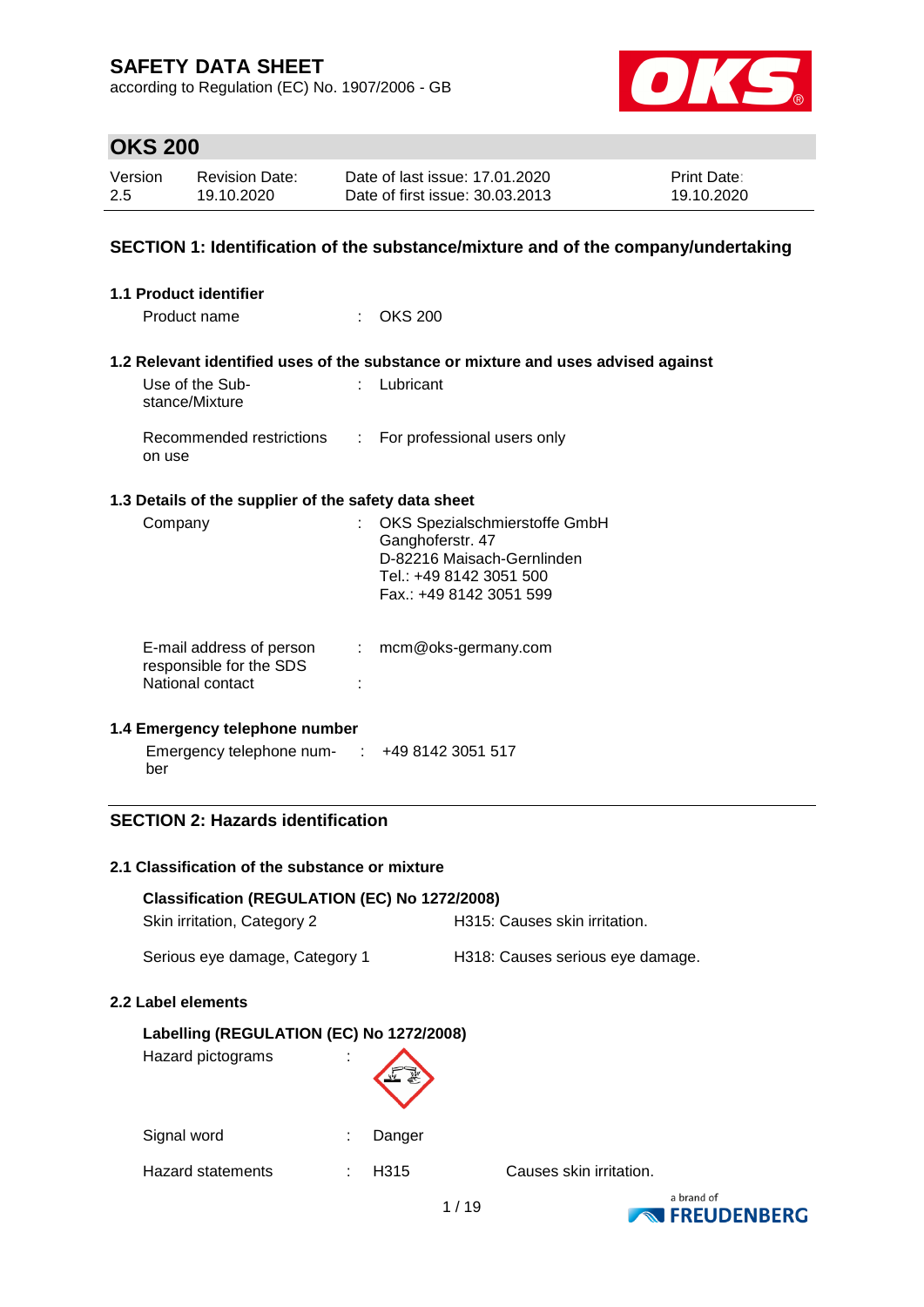according to Regulation (EC) No. 1907/2006 - GB



## **OKS 200**

| Version<br>2.5 | <b>Revision Date:</b><br>19.10.2020 | Date of last issue: 17.01.2020<br>Date of first issue: 30.03.2013 |                                                                                                                                                                                                                 | Print Date:<br>19.10.2020 |
|----------------|-------------------------------------|-------------------------------------------------------------------|-----------------------------------------------------------------------------------------------------------------------------------------------------------------------------------------------------------------|---------------------------|
|                |                                     | H318                                                              | Causes serious eye damage.                                                                                                                                                                                      |                           |
|                | Precautionary statements            | <b>Prevention:</b>                                                |                                                                                                                                                                                                                 |                           |
|                |                                     | P <sub>264</sub><br>P280                                          | Wash skin thoroughly after handling.<br>Wear protective gloves/ eye protection/ face<br>protection.                                                                                                             |                           |
|                |                                     | <b>Response:</b>                                                  |                                                                                                                                                                                                                 |                           |
|                |                                     | P302 + P352                                                       | IF ON SKIN: Wash with plenty of soap and<br>water.                                                                                                                                                              |                           |
|                |                                     |                                                                   | P305 + P351 + P338 + P310 IF IN EYES: Rinse cautiously<br>with water for several minutes. Remove<br>contact lenses, if present and easy to do.<br>Continue rinsing. Immediately call a<br>POISON CENTER/doctor. |                           |
|                |                                     | $P332 + P313$                                                     | If skin irritation occurs: Get medical advice/<br>attention.                                                                                                                                                    |                           |
|                |                                     | $P362 + P364$                                                     | Take off contaminated clothing and wash it<br>before reuse.                                                                                                                                                     |                           |

Hazardous components which must be listed on the label: calcium dihydroxide

#### **2.3 Other hazards**

This substance/mixture contains no components considered to be either persistent, bioaccumulative and toxic (PBT), or very persistent and very bioaccumulative (vPvB) at levels of 0.1% or higher.

### **SECTION 3: Composition/information on ingredients**

#### **3.2 Mixtures**

| Chemical nature | Molybdenum disulfide      |
|-----------------|---------------------------|
|                 | graphite                  |
|                 | Synthetic hydrocarbon oil |

#### **Components**

| <b>Chemical name</b>                         | CAS-No.<br>EC-No.   | Classification                           | Concentration<br>limits<br>M-Factor | Concentration<br>(% w/w) |
|----------------------------------------------|---------------------|------------------------------------------|-------------------------------------|--------------------------|
|                                              | Index-No.           |                                          | <b>Notes</b>                        |                          |
|                                              | Registration number |                                          |                                     |                          |
| calcium dihydroxide                          | 1305-62-0           | Skin Irrit.2; H315                       |                                     | $>= 10 - 20$             |
|                                              | 215-137-3           | Eye Dam.1; H318<br><b>STOT SE3; H335</b> |                                     |                          |
|                                              | 01-2119475151-45-   |                                          |                                     |                          |
|                                              | <b>XXXX</b>         |                                          |                                     |                          |
| Substances with a workplace exposure limit : |                     |                                          |                                     |                          |

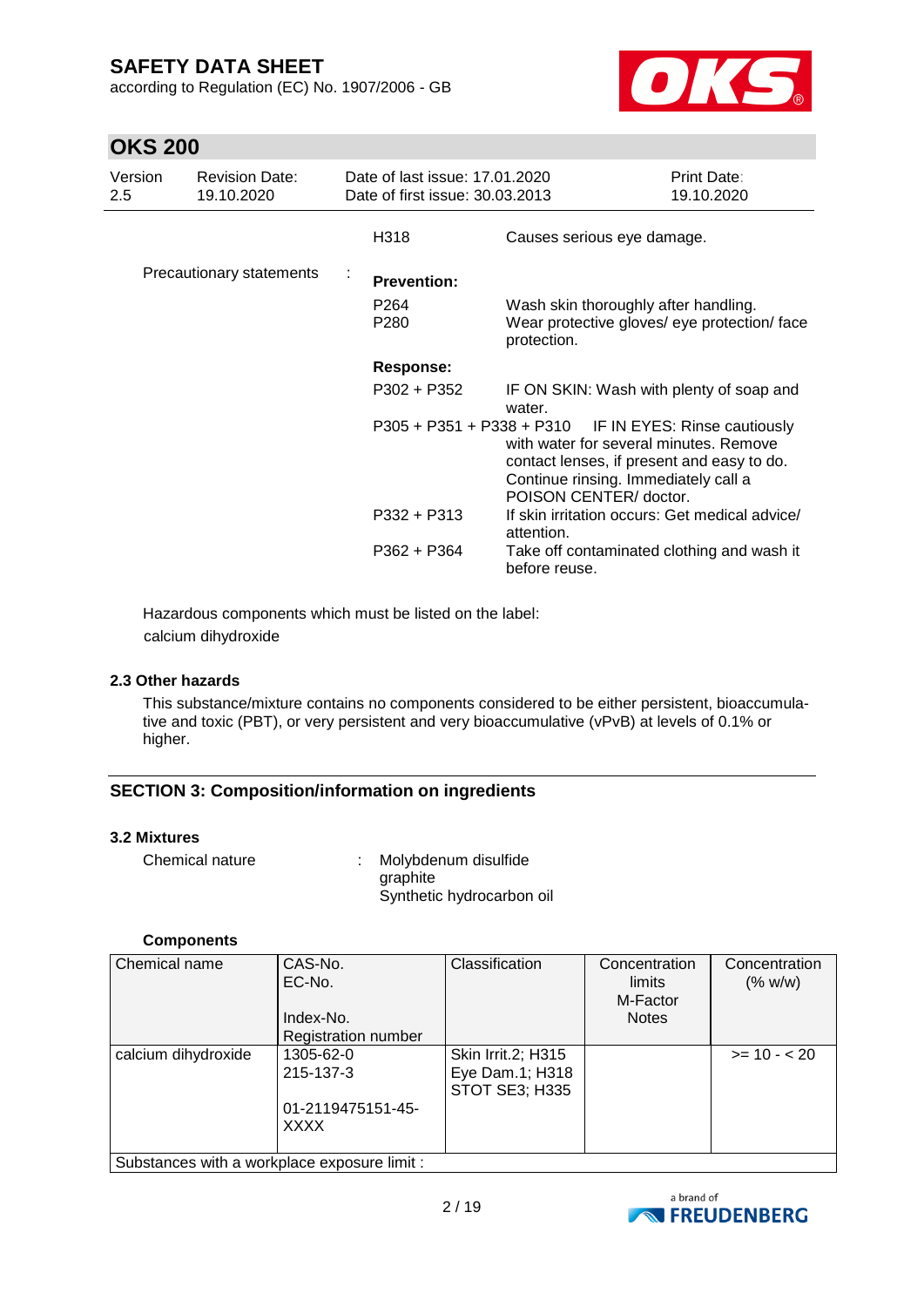according to Regulation (EC) No. 1907/2006 - GB



# **OKS 200**

| Version<br>2.5             | <b>Revision Date:</b><br>19.10.2020 |                        | Date of last issue: 17.01.2020<br>Date of first issue: 30.03.2013 | Print Date:<br>19.10.2020 |               |
|----------------------------|-------------------------------------|------------------------|-------------------------------------------------------------------|---------------------------|---------------|
| molybdenum disul-<br>phide |                                     | 1317-33-5<br>215-263-9 | Not classified                                                    |                           | $>= 10 - 20$  |
| Graphite                   |                                     | 7782-42-5<br>231-955-3 | Not classified                                                    |                           | $>= 1 - < 10$ |

For explanation of abbreviations see section 16.

### **SECTION 4: First aid measures**

#### **4.1 Description of first aid measures**

| If inhaled              |   | Remove person to fresh air. If signs/symptoms continue, get<br>medical attention.<br>Keep patient warm and at rest.<br>If unconscious, place in recovery position and seek medical<br>advice.<br>Keep respiratory tract clear.<br>If breathing is irregular or stopped, administer artificial respira-<br>tion. |
|-------------------------|---|-----------------------------------------------------------------------------------------------------------------------------------------------------------------------------------------------------------------------------------------------------------------------------------------------------------------|
| In case of skin contact |   | Take off all contaminated clothing immediately.<br>Wash off immediately with soap and plenty of water.<br>Get medical attention immediately if irritation develops and<br>persists.<br>Wash clothing before reuse.<br>Thoroughly clean shoes before reuse.                                                      |
| In case of eye contact  | ÷ | Rinse immediately with plenty of water, also under the eyelids,<br>for at least 10 minutes.<br>Get medical attention immediately.                                                                                                                                                                               |
| If swallowed            |   | Move the victim to fresh air.<br>If unconscious, place in recovery position and seek medical<br>advice.<br>Keep respiratory tract clear.<br>Do not induce vomiting without medical advice.<br>Never give anything by mouth to an unconscious person.                                                            |
|                         |   | 4.2 Most important symptoms and effects, both acute and delayed                                                                                                                                                                                                                                                 |
| Symptoms                |   | Skin contact may provoke the following symptoms:<br>Erythema                                                                                                                                                                                                                                                    |
| <b>Risks</b>            |   | Causes skin irritation.                                                                                                                                                                                                                                                                                         |
|                         |   | 4.3 Indication of any immediate medical attention and special treatment needed                                                                                                                                                                                                                                  |
| Treatment               |   | Treat symptomatically.                                                                                                                                                                                                                                                                                          |

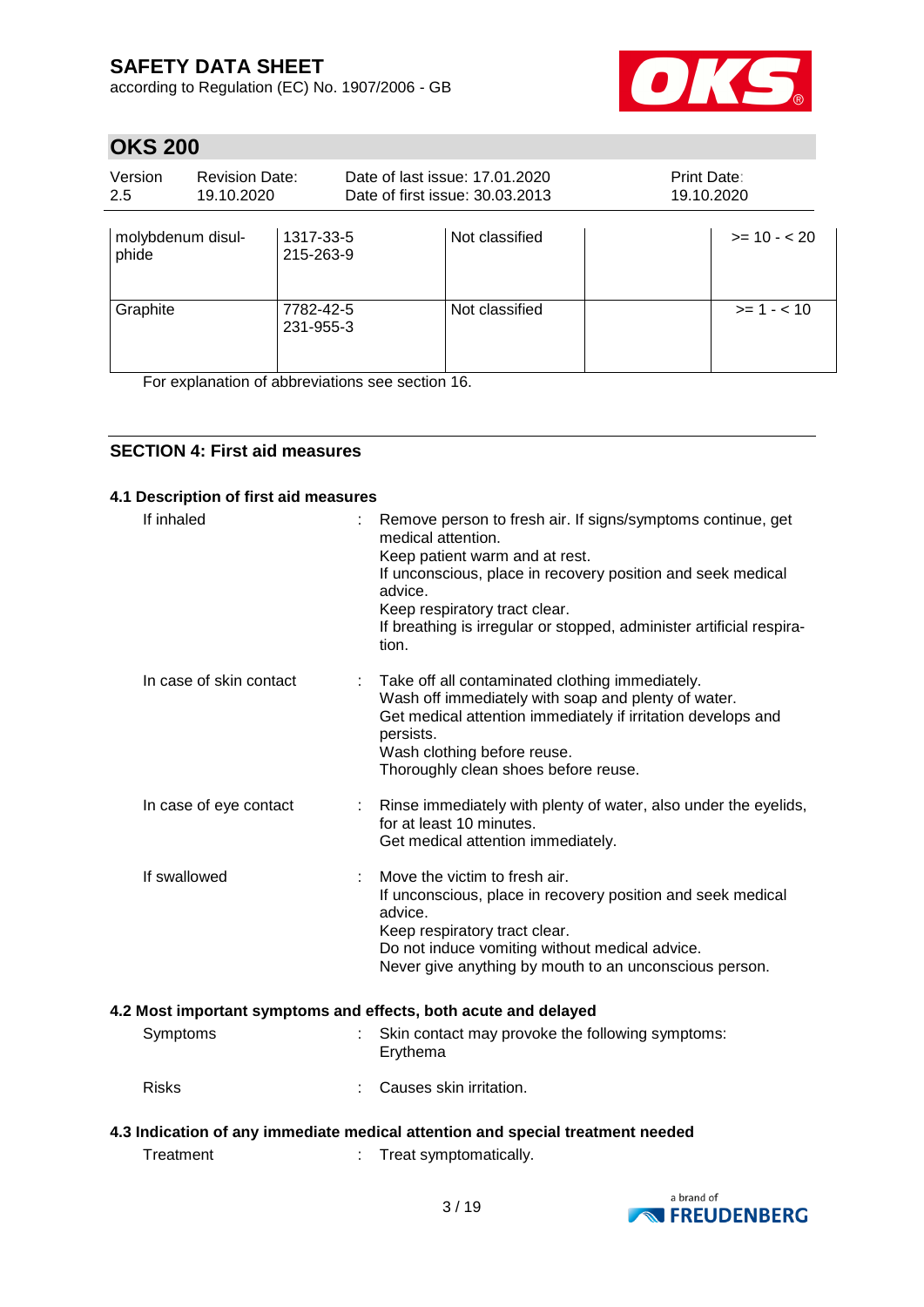according to Regulation (EC) No. 1907/2006 - GB



## **OKS 200**

| Version | <b>Revision Date:</b> | Date of last issue: 17.01.2020  | <b>Print Date:</b> |
|---------|-----------------------|---------------------------------|--------------------|
| -2.5    | 19.10.2020            | Date of first issue: 30.03.2013 | 19.10.2020         |

### **SECTION 5: Firefighting measures**

#### **5.1 Extinguishing media**

| Suitable extinguishing media      | - 11 | Use water spray, alcohol-resistant foam, dry chemical or car-<br>bon dioxide. |
|-----------------------------------|------|-------------------------------------------------------------------------------|
| Unsuitable extinguishing<br>media |      | : High volume water jet                                                       |

### **5.2 Special hazards arising from the substance or mixture**

| Specific hazards during fire- | : Fire may cause evolution of: |
|-------------------------------|--------------------------------|
| fighting                      | Carbon oxides                  |
|                               | Metal oxides                   |
|                               | Nitrogen oxides (NOx)          |
|                               | Oxides of phosphorus           |
|                               | Sulphur oxides                 |
|                               |                                |
|                               |                                |

#### **5.3 Advice for firefighters**

| Special protective equipment :<br>for firefighters | In the event of fire, wear self-contained breathing apparatus.<br>Use personal protective equipment. Exposure to decomposi-<br>tion products may be a hazard to health. |
|----------------------------------------------------|-------------------------------------------------------------------------------------------------------------------------------------------------------------------------|
| Further information                                | Standard procedure for chemical fires.                                                                                                                                  |

### **SECTION 6: Accidental release measures**

#### **6.1 Personal precautions, protective equipment and emergency procedures**

| Personal precautions | Evacuate personnel to safe areas.<br>Use the indicated respiratory protection if the occupational<br>exposure limit is exceeded and/or in case of product release<br>(dust).<br>Do not breathe vapours, aerosols.<br>Refer to protective measures listed in sections 7 and 8. |
|----------------------|-------------------------------------------------------------------------------------------------------------------------------------------------------------------------------------------------------------------------------------------------------------------------------|
|                      |                                                                                                                                                                                                                                                                               |

#### **6.2 Environmental precautions**

| Environmental precautions |  | . Try to prevent the material from entering drains or water<br>courses.<br>Local authorities should be advised if significant spillages<br>cannot be contained. |
|---------------------------|--|-----------------------------------------------------------------------------------------------------------------------------------------------------------------|
|---------------------------|--|-----------------------------------------------------------------------------------------------------------------------------------------------------------------|

### **6.3 Methods and material for containment and cleaning up**

| Methods for cleaning up | Clean up promptly by sweeping or vacuum.          |  |
|-------------------------|---------------------------------------------------|--|
|                         | Keep in suitable, closed containers for disposal. |  |

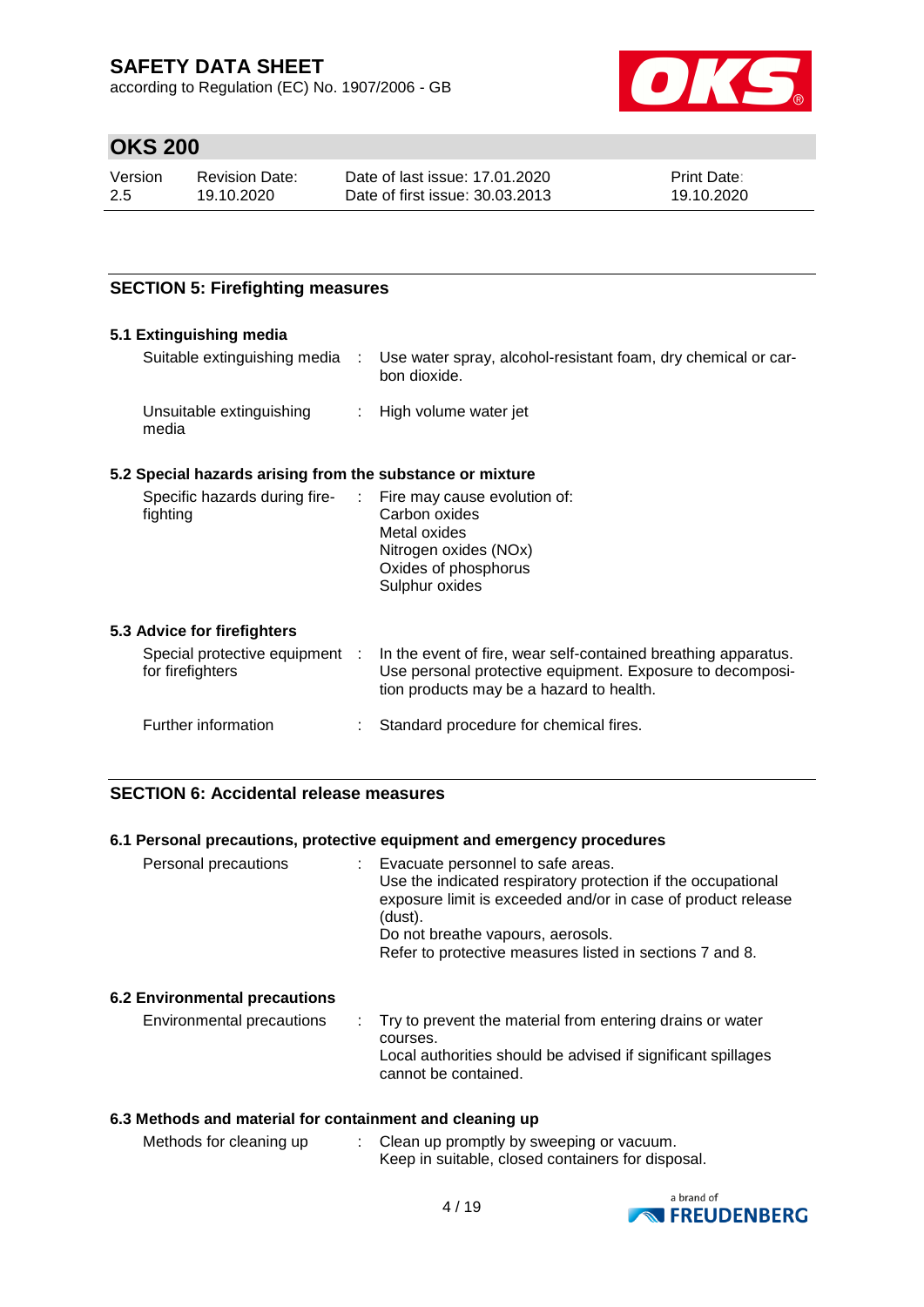according to Regulation (EC) No. 1907/2006 - GB



# **OKS 200**

| Version | <b>Revision Date:</b> | Date of last issue: 17.01.2020  | <b>Print Date:</b> |
|---------|-----------------------|---------------------------------|--------------------|
| 2.5     | 19.10.2020            | Date of first issue: 30.03.2013 | 19.10.2020         |

### **6.4 Reference to other sections**

For personal protection see section 8.

### **SECTION 7: Handling and storage**

| 7.1 Precautions for safe handling                                |                                                                                                                                                                                                                                                                                                                                                                                                                                                                                                                        |
|------------------------------------------------------------------|------------------------------------------------------------------------------------------------------------------------------------------------------------------------------------------------------------------------------------------------------------------------------------------------------------------------------------------------------------------------------------------------------------------------------------------------------------------------------------------------------------------------|
| Advice on safe handling                                          | Avoid contact with skin and eyes.<br>For personal protection see section 8.<br>Smoking, eating and drinking should be prohibited in the ap-<br>plication area.<br>Wash hands and face before breaks and immediately after<br>handling the product.<br>Do not get in eyes or mouth or on skin.<br>Do not get on skin or clothing.<br>Do not ingest.<br>Do not repack.<br>These safety instructions also apply to empty packaging which<br>may still contain product residues.<br>Keep container closed when not in use. |
| Hygiene measures                                                 | Wash face, hands and any exposed skin thoroughly after<br>handling.                                                                                                                                                                                                                                                                                                                                                                                                                                                    |
| 7.2 Conditions for safe storage, including any incompatibilities |                                                                                                                                                                                                                                                                                                                                                                                                                                                                                                                        |
| Requirements for storage<br>t.<br>areas and containers           | Store in original container. Keep container closed when not in<br>use. Keep in a dry, cool and well-ventilated place. Containers<br>which are opened must be carefully resealed and kept upright<br>to prevent leakage. Store in accordance with the particular<br>national regulations. Keep in properly labelled containers.                                                                                                                                                                                         |
| 7.3 Specific end use(s)                                          |                                                                                                                                                                                                                                                                                                                                                                                                                                                                                                                        |
| Specific use(s)                                                  | Specific instructions for handling, not required.                                                                                                                                                                                                                                                                                                                                                                                                                                                                      |

### **SECTION 8: Exposure controls/personal protection**

#### **8.1 Control parameters**

### **Occupational Exposure Limits**

| Components               | CAS-No.    | Value type (Form<br>of exposure)    | Control parameters | <b>Basis</b>                      |
|--------------------------|------------|-------------------------------------|--------------------|-----------------------------------|
| calcium dihydrox-<br>ide | 1305-62-0  | TWA                                 | $5 \text{ mg/m}$ 3 | GB EH40<br>$(2018-08-01)$         |
|                          |            | <b>TWA (Respirable</b><br>fraction) | mg/m3              | 2017/164/EU<br>$(2017 - 02 - 01)$ |
| Further information      | Indicative |                                     |                    |                                   |

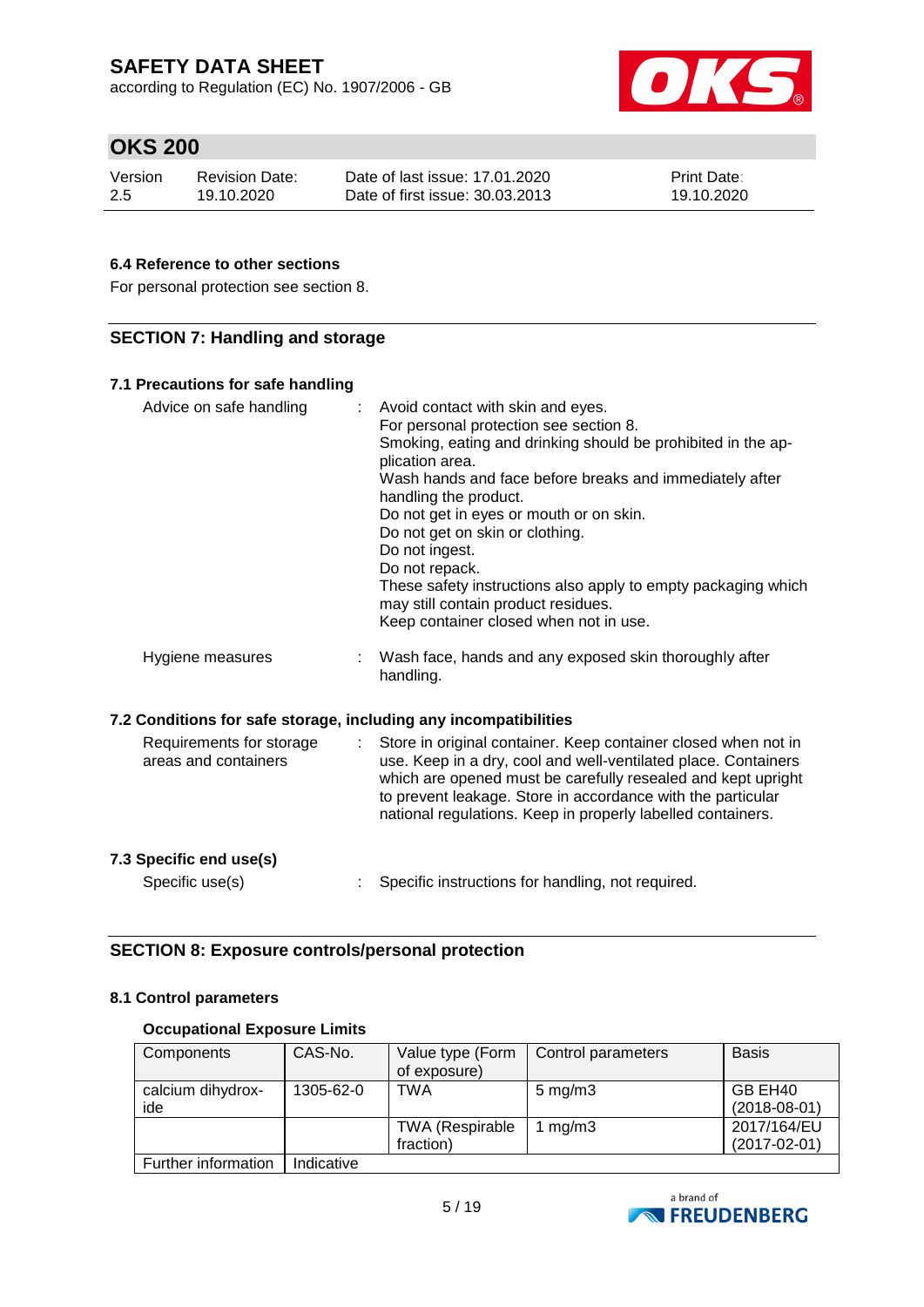according to Regulation (EC) No. 1907/2006 - GB



# **OKS 200**

| Version | <b>Revision Date:</b> | Date of last issue: 17.01.2020              | <b>Print Date:</b> |
|---------|-----------------------|---------------------------------------------|--------------------|
| 2.5     | 19.10.2020            | Date of first issue: 30.03.2013             | 19.10.2020         |
|         |                       | CTEL (Doopiro<br>$\Delta$ malm <sup>2</sup> | $2017/404/11$      |

|                     |            | SIEL (Respira-         | $4$ mg/m $3$  | 201//164/EU  |
|---------------------|------------|------------------------|---------------|--------------|
|                     |            | ble fraction)          |               | (2017-02-01) |
| Further information | Indicative |                        |               |              |
|                     |            | TWA (Respirab-         | 1 $mg/m3$     | GB EH40      |
|                     |            | le)                    |               | (2018-08-01) |
|                     |            | STEL (Respira-         | $4$ mg/m $3$  | GB EH40      |
|                     |            | ble)                   |               | (2018-08-01) |
| molybdenum di-      | 1317-33-5  | <b>TWA</b>             | $10$ mg/m $3$ | GB EH40      |
| sulphide            |            |                        | (Molybdenum)  | (2005-04-06) |
|                     |            | <b>STEL</b>            | 20 mg/m3      | GB EH40      |
|                     |            |                        | (Molybdenum)  | (2005-04-06) |
| Graphite            | 7782-42-5  | TWA (inhalable         | $10$ mg/m $3$ | GB EH40      |
|                     |            | dust)                  |               | (2011-12-01) |
|                     |            | <b>TWA (Respirable</b> | $4$ mg/m $3$  | GB EH40      |
|                     |            | dust)                  |               | (2011-12-01) |

#### **Derived No Effect Level (DNEL) according to Regulation (EC) No. 1907/2006:**

| Substance name                                             | End Use | Exposure routes | Potential health ef-<br>fects | Value                         |
|------------------------------------------------------------|---------|-----------------|-------------------------------|-------------------------------|
| Benzene, mono-C10-<br>13-alkyl derivs., distn.<br>residues | Workers | Inhalation      | Long-term systemic<br>effects | $3.2 \text{ mg/m}$            |
|                                                            | Workers | Skin contact    | Long-term systemic<br>effects | $4.3 \text{ mg/kg}$<br>bw/day |
| calcium dihydroxide                                        | Workers | Inhalation      | Long-term local ef-<br>fects  | 1 $mg/m3$                     |
|                                                            | Workers | Inhalation      | Acute local effects           | $4$ mg/m $3$                  |
| Graphite                                                   | Workers | Inhalation      | Long-term local ef-<br>fects  | $1.2 \text{ mg/m}$ 3          |

### **Predicted No Effect Concentration (PNEC) according to Regulation (EC) No. 1907/2006:**

| Substance name             | <b>Environmental Compartment</b>          | Value         |
|----------------------------|-------------------------------------------|---------------|
| Benzene, mono-C10-13-alkyl | Fresh water                               | $0.001$ mg/l  |
| derivs., distn. residues   |                                           |               |
|                            | Intermittent use/release                  | $0.001$ mg/l  |
|                            | Marine water                              | $0$ mg/l      |
|                            | Microbiological Activity in Sewage Treat- | $2$ mg/l      |
|                            | ment Systems                              |               |
|                            | Fresh water sediment                      | $1.65$ mg/kg  |
|                            | Marine sediment                           | 0.165 mg/kg   |
|                            | Soil                                      | $0.329$ mg/kg |
| calcium dihydroxide        | Fresh water                               | $0.49$ mg/l   |
|                            | Marine water                              | $0.32$ mg/l   |
|                            | Intermittent use/release                  | $0.49$ mg/l   |
|                            | Microbiological Activity in Sewage Treat- | $3$ mg/l      |
|                            | ment Systems                              |               |
|                            | Soil                                      | 1080 mg/kg    |

#### **8.2 Exposure controls**

#### **Engineering measures**

none

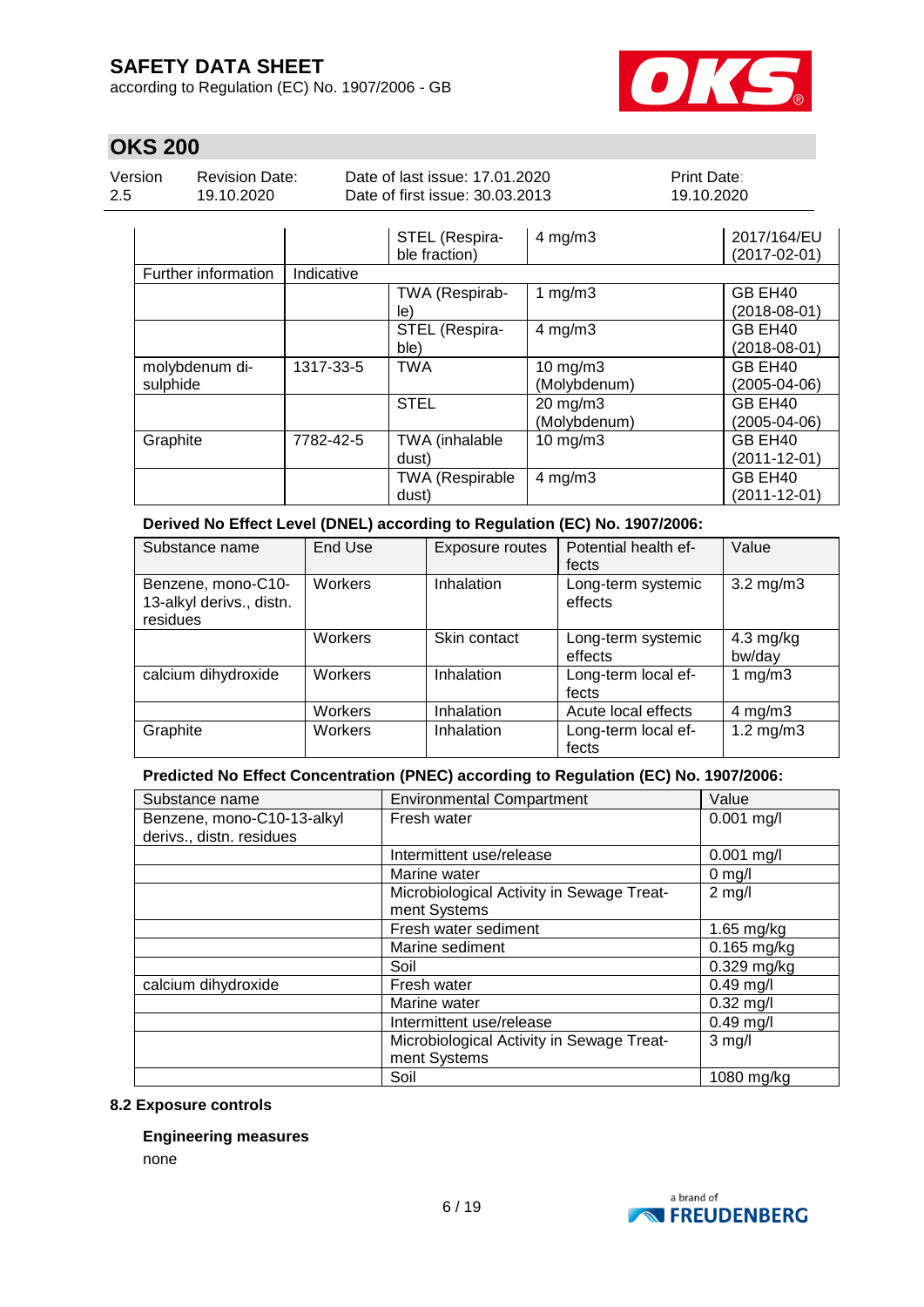according to Regulation (EC) No. 1907/2006 - GB



# **OKS 200**

| Version<br>2.5 |                | <b>Revision Date:</b><br>19.10.2020                                   | Date of last issue: 17.01.2020<br>Date of first issue: 30.03.2013                                                                                                                                                                                                                                                                           | <b>Print Date:</b><br>19.10.2020 |
|----------------|----------------|-----------------------------------------------------------------------|---------------------------------------------------------------------------------------------------------------------------------------------------------------------------------------------------------------------------------------------------------------------------------------------------------------------------------------------|----------------------------------|
|                |                | Personal protective equipment                                         |                                                                                                                                                                                                                                                                                                                                             |                                  |
|                | Eye protection |                                                                       | Tightly fitting safety goggles                                                                                                                                                                                                                                                                                                              |                                  |
|                |                | Hand protection<br>Material<br>Break through time<br>Protective index | Nitrile rubber<br>$> 10$ min<br>Class 1                                                                                                                                                                                                                                                                                                     |                                  |
|                |                | Remarks                                                               | Wear protective gloves. The break through time depends<br>amongst other things on the material, the thickness and the<br>type of glove and therefore has to be measured for each<br>case.<br>The selected protective gloves have to satisfy the specifica-<br>tions of Regulation (EU) 2016/425 and the standard EN 374<br>derived from it. |                                  |
|                |                | Respiratory protection                                                | Not required; except in case of aerosol formation.                                                                                                                                                                                                                                                                                          |                                  |
|                | Filter type    |                                                                       | Filter type P                                                                                                                                                                                                                                                                                                                               |                                  |
|                |                | Protective measures                                                   | The type of protective equipment must be selected according<br>to the concentration and amount of the dangerous substance<br>at the specific workplace.<br>Choose body protection in relation to its type, to the concen-<br>tration and amount of dangerous substances, and to the spe-<br>cific work-place.                               |                                  |

### **SECTION 9: Physical and chemical properties**

#### **9.1 Information on basic physical and chemical properties**

| Appearance                  |     | paste             |
|-----------------------------|-----|-------------------|
| Colour                      | ۰.  | black             |
| Odour                       |     | hydrocarbon-like  |
| Odour Threshold             |     | No data available |
|                             |     |                   |
| рH                          |     | Not applicable    |
| Melting point/range         |     | No data available |
| Boiling point/boiling range | × 1 | No data available |
| Flash point                 |     | Not applicable    |
| Evaporation rate            |     | No data available |

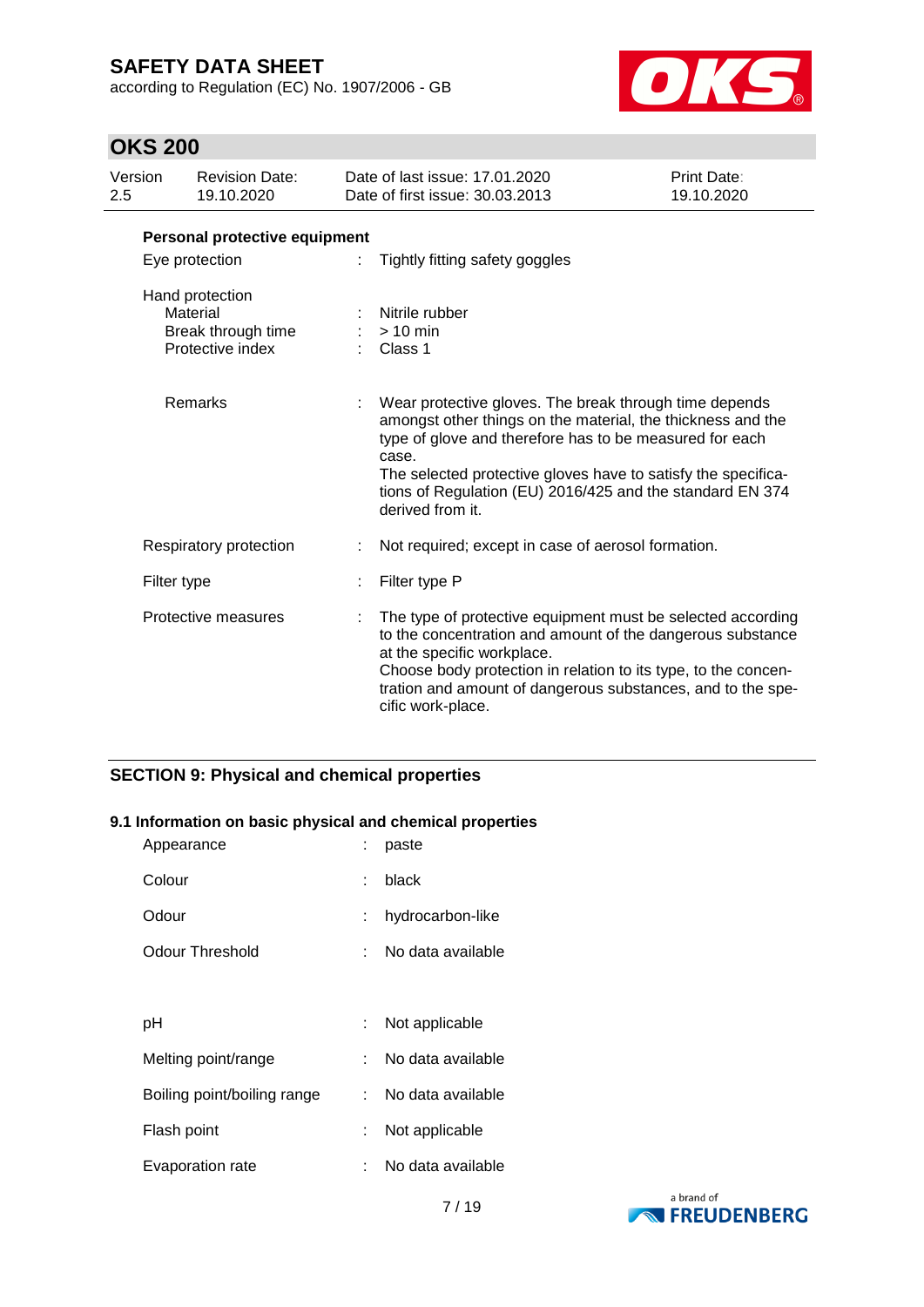according to Regulation (EC) No. 1907/2006 - GB



# **OKS 200**

| Version<br>2.5 | <b>Revision Date:</b><br>19.10.2020                 |                               | Date of last issue: 17.01.2020<br>Date of first issue: 30.03.2013       | Print Date:<br>19.10.2020 |
|----------------|-----------------------------------------------------|-------------------------------|-------------------------------------------------------------------------|---------------------------|
|                |                                                     |                               |                                                                         |                           |
|                | Flammability (solid, gas)                           | ÷                             | <b>Combustible Solids</b>                                               |                           |
|                | Upper explosion limit / Upper<br>flammability limit | ÷                             | No data available                                                       |                           |
|                | Lower explosion limit / Lower<br>flammability limit | $\mathcal{I}^{\mathcal{I}}$ . | No data available                                                       |                           |
|                | Vapour pressure                                     |                               | < 0.001 hPa (20 $^{\circ}$ C)                                           |                           |
|                | Relative vapour density                             |                               | No data available                                                       |                           |
|                | Relative density                                    | ÷.                            | 1.25 $(20 °C)$<br>Reference substance: Water<br>The value is calculated |                           |
|                | Density                                             | $\mathbb{Z}^n$                | 1.25 g/cm3<br>(20 °C)                                                   |                           |
|                | <b>Bulk density</b>                                 |                               | No data available                                                       |                           |
|                | Solubility(ies)<br>Water solubility                 |                               | insoluble                                                               |                           |
|                | Solubility in other solvents                        | ÷                             | No data available                                                       |                           |
|                | Partition coefficient: n-<br>octanol/water          |                               | No data available                                                       |                           |
|                | Auto-ignition temperature                           | ÷                             | No data available                                                       |                           |
|                | Decomposition temperature                           | $\mathbb{C}^{\times}$         | No data available                                                       |                           |
|                | Viscosity<br>Viscosity, dynamic                     |                               | : No data available                                                     |                           |
|                | Viscosity, kinematic                                |                               | Not applicable                                                          |                           |
|                | <b>Explosive properties</b>                         |                               | Not explosive                                                           |                           |
|                | Oxidizing properties                                |                               | No data available                                                       |                           |
|                | 9.2 Other information                               |                               |                                                                         |                           |
|                | Sublimation point                                   | ÷                             | No data available                                                       |                           |
|                | Metal corrosion rate                                |                               | Not corrosive to metals                                                 |                           |
|                | Self-ignition                                       |                               | not auto-flammable                                                      |                           |

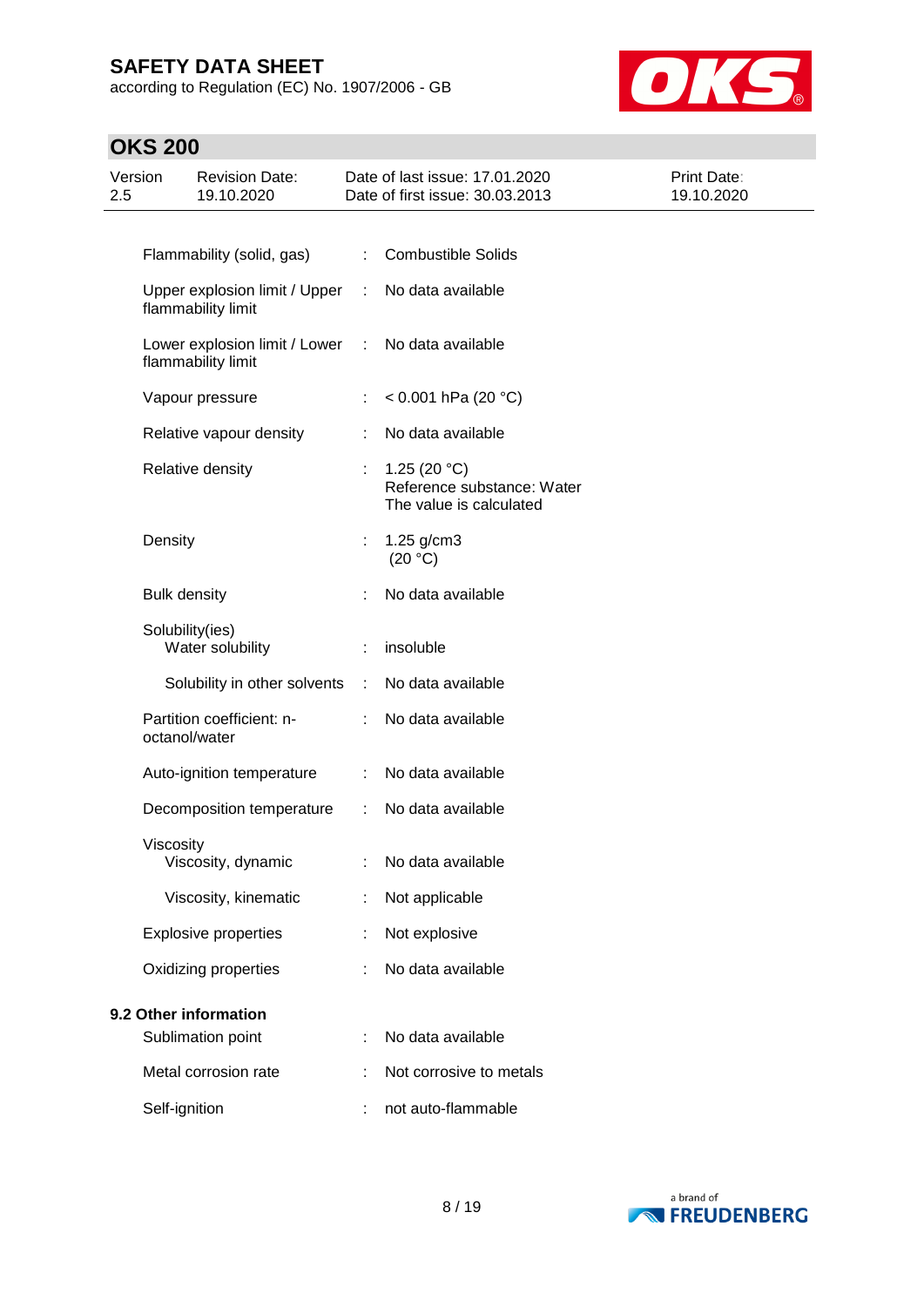according to Regulation (EC) No. 1907/2006 - GB



## **OKS 200**

| Version | <b>Revision Date:</b> | Date of last issue: 17.01.2020  | <b>Print Date:</b> |
|---------|-----------------------|---------------------------------|--------------------|
| 2.5     | 19.10.2020            | Date of first issue: 30.03.2013 | 19.10.2020         |
|         |                       |                                 |                    |

### **SECTION 10: Stability and reactivity**

#### **10.1 Reactivity**

No hazards to be specially mentioned.

#### **10.2 Chemical stability**

Stable under normal conditions.

#### **10.3 Possibility of hazardous reactions**

| Hazardous reactions |  |  |  |  |  | No dangerous reaction known under conditions of normal use. |  |  |
|---------------------|--|--|--|--|--|-------------------------------------------------------------|--|--|
|---------------------|--|--|--|--|--|-------------------------------------------------------------|--|--|

#### **10.4 Conditions to avoid**

Conditions to avoid : No conditions to be specially mentioned.

#### **10.5 Incompatible materials**

Materials to avoid : No materials to be especially mentioned.

#### **10.6 Hazardous decomposition products**

No decomposition if stored and applied as directed.

### **SECTION 11: Toxicological information**

#### **11.1 Information on toxicological effects**

| <b>Acute toxicity</b>                  |    |                                                                                                                                                              |
|----------------------------------------|----|--------------------------------------------------------------------------------------------------------------------------------------------------------------|
| <b>Product:</b><br>Acute oral toxicity |    | $\therefore$ Remarks: This information is not available.                                                                                                     |
| Acute dermal toxicity                  |    | Symptoms: Redness, Local irritation                                                                                                                          |
| Components:                            |    |                                                                                                                                                              |
| calcium dihydroxide:                   |    |                                                                                                                                                              |
| Acute oral toxicity                    |    | : LD50 (Rat, female): $> 2,000$ mg/kg<br>Method: OECD Test Guideline 425<br>GLP: yes<br>Assessment: The substance or mixture has no acute oral tox-<br>icity |
| Acute inhalation toxicity              | t. | LC50 (Rat, male and female): $> 6.04$ mg/l<br>Exposure time: 4 h<br>Test atmosphere: dust/mist<br>Method: OECD Test Guideline 436<br>GLP: yes                |
| Acute dermal toxicity                  |    | : LD50 (Rabbit, male and female): $> 2,500$ mg/kg<br>Method: OECD Test Guideline 402                                                                         |

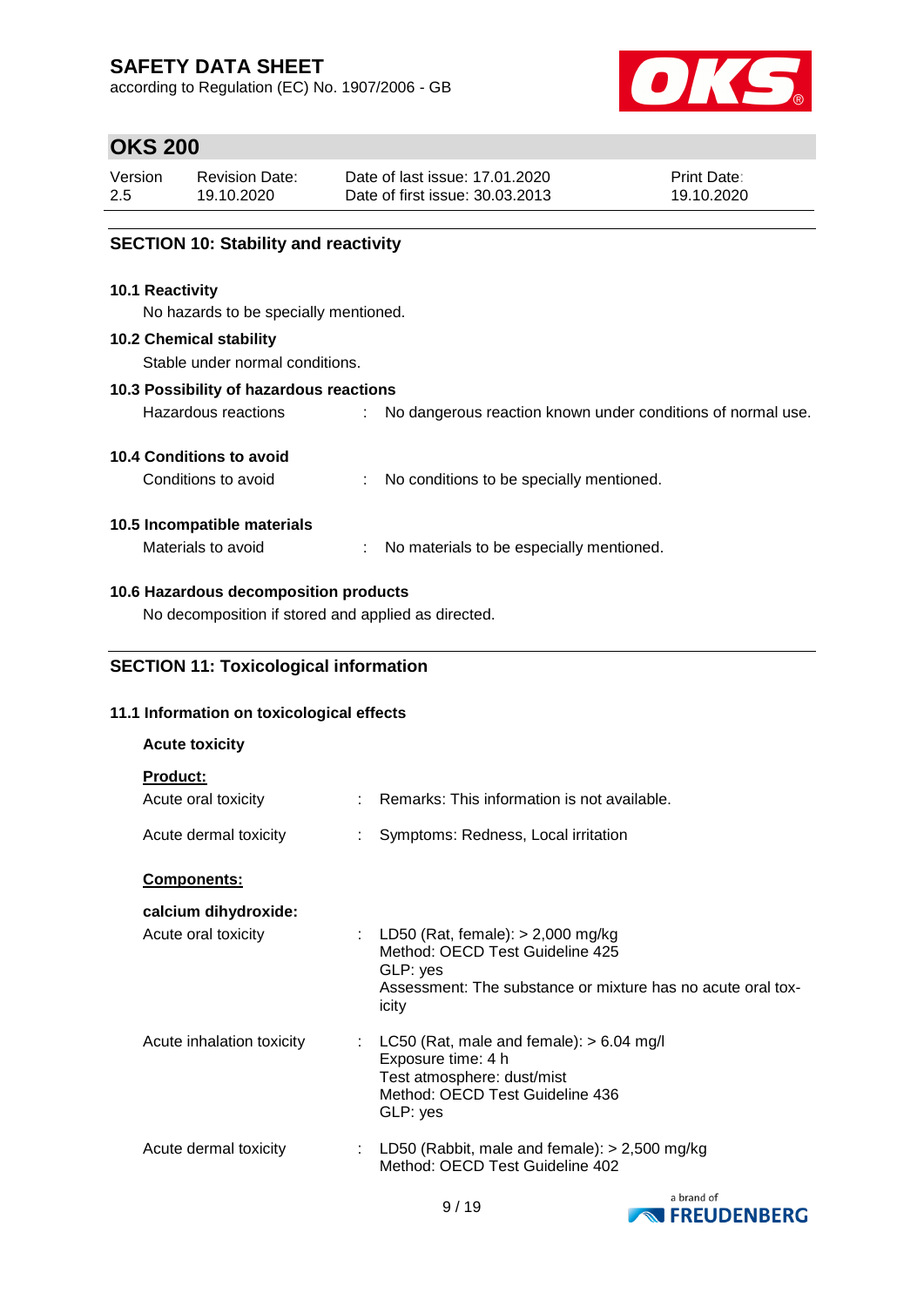according to Regulation (EC) No. 1907/2006 - GB



| <b>OKS 200</b>   |                                     |                                                                                                                                          |
|------------------|-------------------------------------|------------------------------------------------------------------------------------------------------------------------------------------|
| Version<br>2.5   | <b>Revision Date:</b><br>19.10.2020 | Date of last issue: 17.01.2020<br><b>Print Date:</b><br>Date of first issue: 30.03.2013<br>19.10.2020                                    |
|                  |                                     | Assessment: The substance or mixture has no acute dermal<br>toxicity                                                                     |
|                  | molybdenum disulphide:              |                                                                                                                                          |
|                  | Acute oral toxicity                 | LD50 (Rat): $> 5,000$ mg/kg<br>÷                                                                                                         |
|                  | Acute dermal toxicity               | LD50 (Rat): $> 16,000$ mg/kg<br>t.                                                                                                       |
| <b>Graphite:</b> |                                     |                                                                                                                                          |
|                  | Acute oral toxicity                 | : LD50 (Rat): $> 2,000$ mg/kg<br>Method: OECD Test Guideline 401<br>Assessment: The substance or mixture has no acute oral tox-<br>icity |
|                  | Acute inhalation toxicity           | LC50:<br>÷.                                                                                                                              |
|                  | <b>Skin corrosion/irritation</b>    |                                                                                                                                          |
| Product:         |                                     |                                                                                                                                          |
| Remarks          |                                     | Irritating to skin.<br>t.                                                                                                                |
|                  | Components:                         |                                                                                                                                          |
|                  | calcium dihydroxide:                |                                                                                                                                          |
| <b>Species</b>   |                                     | human skin<br>t                                                                                                                          |
|                  | Assessment                          | Irritating to skin.                                                                                                                      |
| Method           |                                     | <b>OECD Test Guideline 431</b>                                                                                                           |
| Result           |                                     | Irritating to skin.                                                                                                                      |
| <b>GLP</b>       |                                     | yes                                                                                                                                      |
| Species          |                                     | Rabbit                                                                                                                                   |
|                  | Assessment                          | Irritating to skin.                                                                                                                      |
| Method           |                                     | <b>OECD Test Guideline 404</b>                                                                                                           |
| Result           |                                     | Irritating to skin.                                                                                                                      |
| <b>GLP</b>       |                                     | yes                                                                                                                                      |
|                  | molybdenum disulphide:              |                                                                                                                                          |
|                  | Assessment                          | No skin irritation                                                                                                                       |
| Result           |                                     | No skin irritation                                                                                                                       |
|                  | Serious eye damage/eye irritation   |                                                                                                                                          |
| Product:         |                                     |                                                                                                                                          |
| Remarks          |                                     | Risk of serious damage to eyes.<br>÷                                                                                                     |
|                  | Components:                         |                                                                                                                                          |
|                  | calcium dihydroxide:                |                                                                                                                                          |

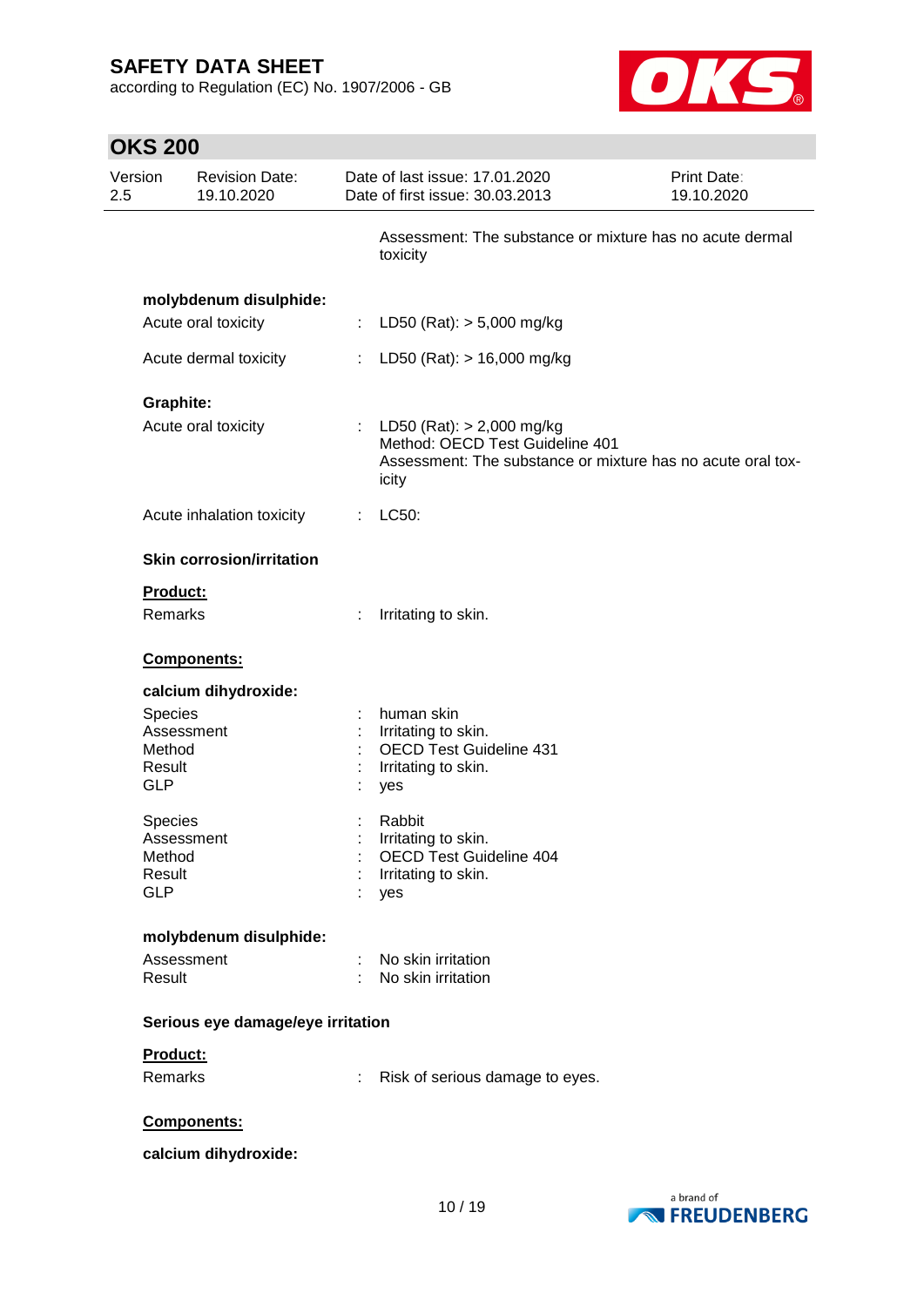according to Regulation (EC) No. 1907/2006 - GB



# **OKS 200**

| Version<br>2.5                            | <b>Revision Date:</b><br>19.10.2020      |                           | Date of last issue: 17.01.2020<br>Date of first issue: 30.03.2013                                                     | Print Date:<br>19.10.2020 |
|-------------------------------------------|------------------------------------------|---------------------------|-----------------------------------------------------------------------------------------------------------------------|---------------------------|
| Species<br>Method<br>Result<br><b>GLP</b> | Assessment                               |                           | Rabbit<br>Risk of serious damage to eyes.<br><b>OECD Test Guideline 405</b><br>Risk of serious damage to eyes.<br>yes |                           |
|                                           | molybdenum disulphide:                   |                           |                                                                                                                       |                           |
| Result                                    | Assessment                               |                           | No eye irritation<br>No eye irritation                                                                                |                           |
|                                           | <b>Respiratory or skin sensitisation</b> |                           |                                                                                                                       |                           |
| Product:                                  |                                          |                           |                                                                                                                       |                           |
| Remarks                                   |                                          | ÷                         | This information is not available.                                                                                    |                           |
|                                           | Components:                              |                           |                                                                                                                       |                           |
|                                           | calcium dihydroxide:                     |                           |                                                                                                                       |                           |
| <b>Test Type</b>                          |                                          |                           | Local lymph node assay (LLNA)                                                                                         |                           |
| Species                                   |                                          |                           | Mouse                                                                                                                 |                           |
|                                           | Assessment                               |                           | Does not cause skin sensitisation.                                                                                    |                           |
| Method                                    |                                          |                           | <b>OECD Test Guideline 429</b>                                                                                        |                           |
| Result<br>GLP                             |                                          |                           | Does not cause skin sensitisation.<br>yes                                                                             |                           |
|                                           | molybdenum disulphide:                   |                           |                                                                                                                       |                           |
|                                           | Assessment                               |                           | Does not cause skin sensitisation.                                                                                    |                           |
| Result                                    |                                          |                           | Does not cause skin sensitisation.                                                                                    |                           |
|                                           | <b>Germ cell mutagenicity</b>            |                           |                                                                                                                       |                           |
| Product:                                  |                                          |                           |                                                                                                                       |                           |
|                                           | Genotoxicity in vitro                    | $\mathbb{R}^{\mathbb{Z}}$ | Remarks: No data available                                                                                            |                           |
|                                           | Genotoxicity in vivo                     | t.                        | Remarks: No data available                                                                                            |                           |
|                                           | Components:                              |                           |                                                                                                                       |                           |
|                                           | calcium dihydroxide:                     |                           |                                                                                                                       |                           |
|                                           | Genotoxicity in vitro                    |                           | Test Type: Ames test<br>Method: OECD Test Guideline 471<br>Result: negative<br>GLP: yes                               |                           |
|                                           |                                          |                           | Test Type: Chromosome aberration test in vitro<br>Method: OECD Test Guideline 473<br>Result: negative<br>GLP: yes     |                           |

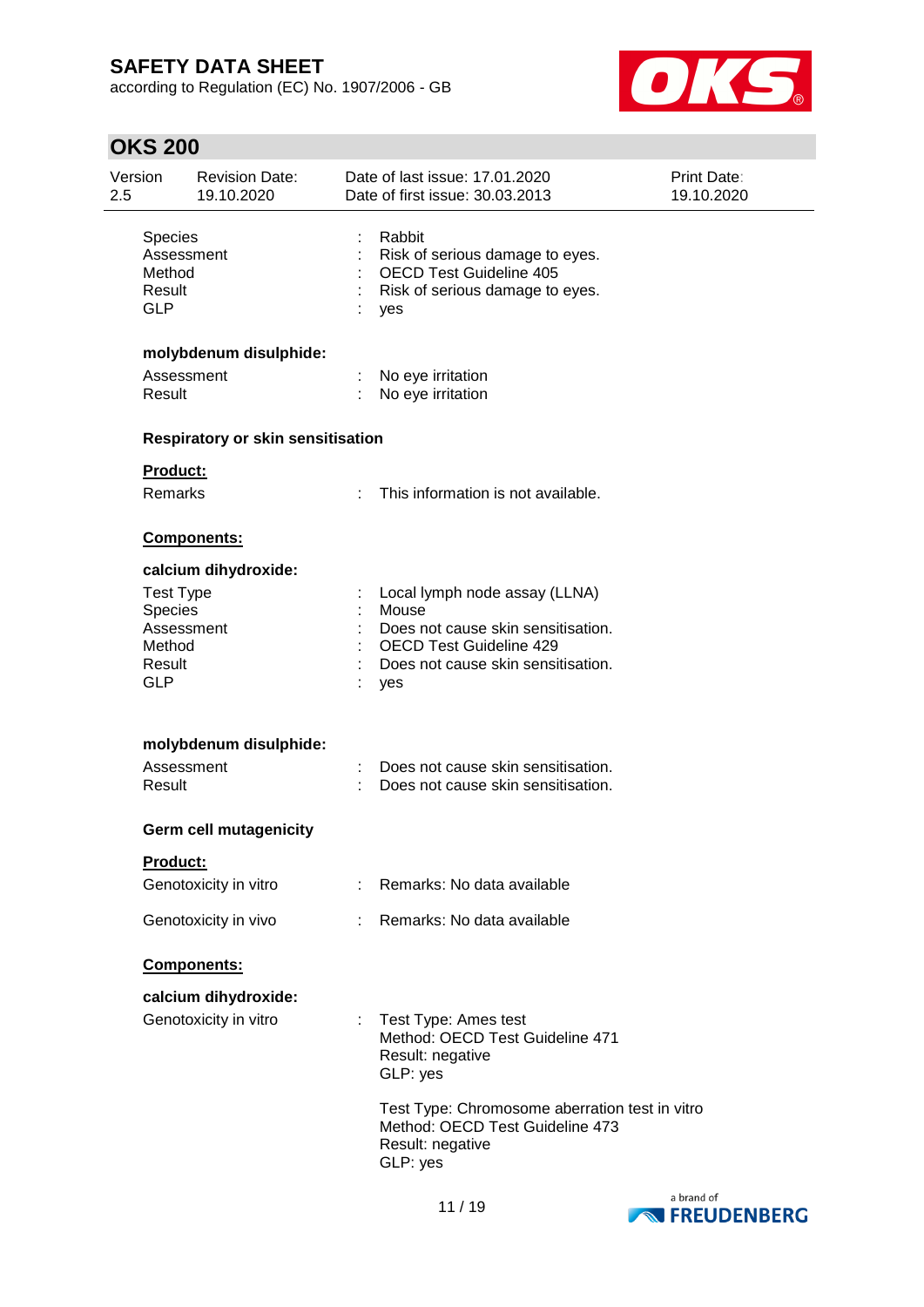according to Regulation (EC) No. 1907/2006 - GB



# **OKS 200**

| Version<br>2.5 |                     | <b>Revision Date:</b><br>19.10.2020                 |               | Date of last issue: 17.01.2020<br>Date of first issue: 30.03.2013                                                        | Print Date:<br>19.10.2020 |
|----------------|---------------------|-----------------------------------------------------|---------------|--------------------------------------------------------------------------------------------------------------------------|---------------------------|
|                |                     |                                                     |               | Test Type: In vitro mammalian cell gene mutation test<br>Method: OECD Test Guideline 476<br>Result: negative<br>GLP: yes |                           |
|                | sessment            | molybdenum disulphide:                              |               | Germ cell mutagenicity-As- : Animal testing did not show any mutagenic effects.                                          |                           |
|                |                     | Carcinogenicity                                     |               |                                                                                                                          |                           |
|                | Product:<br>Remarks |                                                     |               | No data available                                                                                                        |                           |
|                |                     | Components:                                         |               |                                                                                                                          |                           |
|                | ment                | calcium dihydroxide:<br>Carcinogenicity - Assess-   |               | : No evidence of carcinogenicity in animal studies.                                                                      |                           |
|                | ment                | molybdenum disulphide:<br>Carcinogenicity - Assess- | ÷.            | No evidence of carcinogenicity in animal studies.                                                                        |                           |
|                |                     | <b>Reproductive toxicity</b>                        |               |                                                                                                                          |                           |
|                | <b>Product:</b>     | Effects on fertility                                |               | Remarks: No data available                                                                                               |                           |
|                | ment                | Effects on foetal develop-                          | $\mathcal{L}$ | Remarks: No data available                                                                                               |                           |
|                |                     | Components:                                         |               |                                                                                                                          |                           |
|                | sessment            | calcium dihydroxide:<br>Reproductive toxicity - As- |               | No toxicity to reproduction<br>No effects on or via lactation                                                            |                           |
|                |                     | <b>STOT - single exposure</b>                       |               |                                                                                                                          |                           |
|                |                     | Components:                                         |               |                                                                                                                          |                           |
|                | Assessment          | calcium dihydroxide:                                |               | May cause respiratory irritation.                                                                                        |                           |
|                | Assessment          | molybdenum disulphide:                              |               | The substance or mixture is not classified as specific target                                                            |                           |

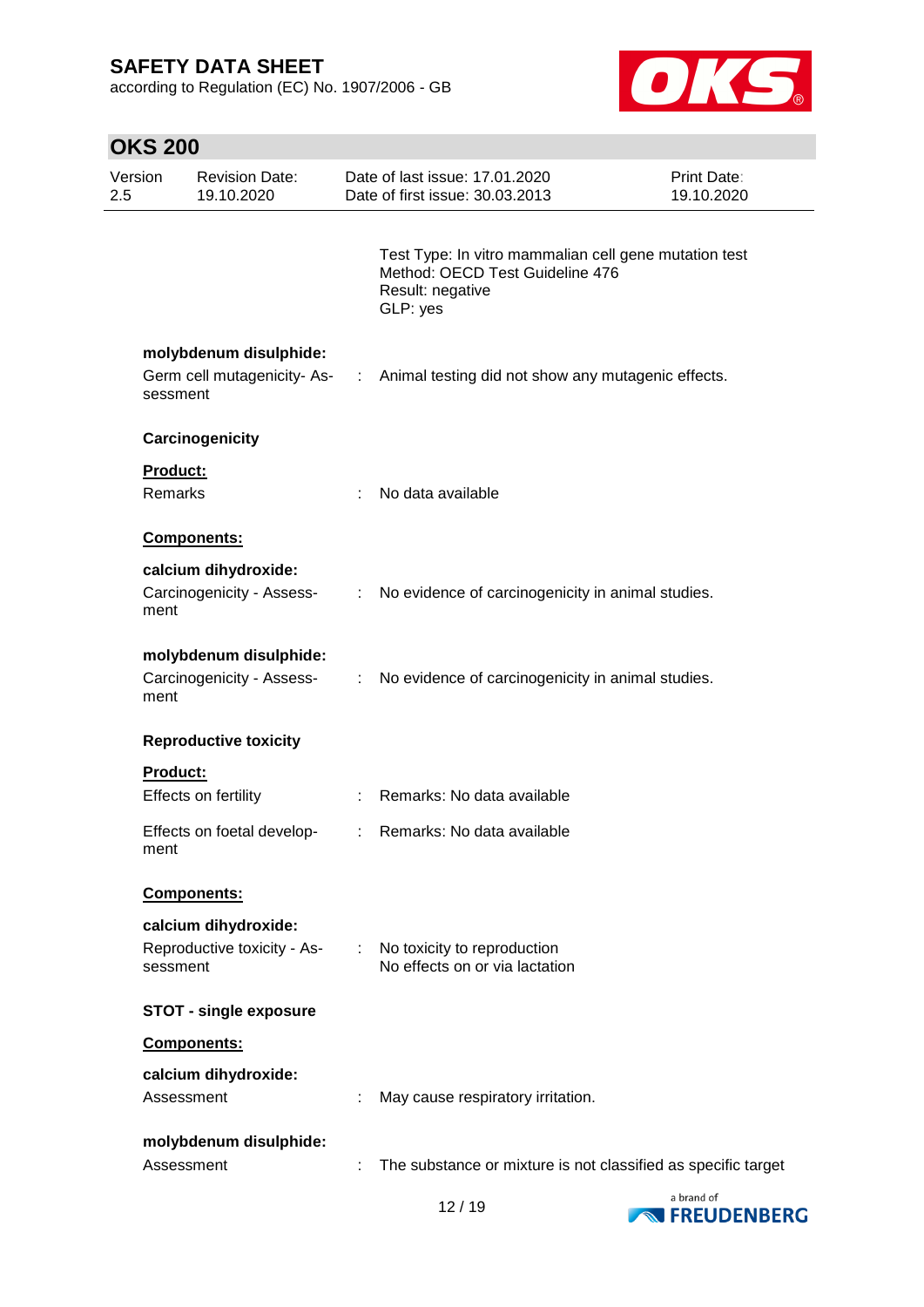according to Regulation (EC) No. 1907/2006 - GB



|                | <b>OKS 200</b>  |                                     |   |                                                                                                     |                           |
|----------------|-----------------|-------------------------------------|---|-----------------------------------------------------------------------------------------------------|---------------------------|
| Version<br>2.5 |                 | <b>Revision Date:</b><br>19.10.2020 |   | Date of last issue: 17.01.2020<br>Date of first issue: 30.03.2013                                   | Print Date:<br>19.10.2020 |
|                |                 |                                     |   | organ toxicant, single exposure.                                                                    |                           |
|                |                 | <b>STOT - repeated exposure</b>     |   |                                                                                                     |                           |
|                |                 | Components:                         |   |                                                                                                     |                           |
|                | Assessment      | molybdenum disulphide:              |   | The substance or mixture is not classified as specific target<br>organ toxicant, repeated exposure. |                           |
|                |                 | <b>Repeated dose toxicity</b>       |   |                                                                                                     |                           |
|                | Product:        |                                     |   |                                                                                                     |                           |
|                | <b>Remarks</b>  |                                     |   | This information is not available.                                                                  |                           |
|                |                 | <b>Aspiration toxicity</b>          |   |                                                                                                     |                           |
|                | <b>Product:</b> |                                     |   |                                                                                                     |                           |
|                |                 | This information is not available.  |   |                                                                                                     |                           |
|                |                 | <b>Further information</b>          |   |                                                                                                     |                           |
|                | <b>Product:</b> |                                     |   |                                                                                                     |                           |
|                | <b>Remarks</b>  |                                     |   | Ingestion causes irritation of upper respiratory system and<br>gastrointestinal disturbance.        |                           |
|                |                 | <b>Components:</b>                  |   |                                                                                                     |                           |
|                |                 | molybdenum disulphide:              |   |                                                                                                     |                           |
|                | <b>Remarks</b>  |                                     | t | Information given is based on data on the components and<br>the toxicology of similar products.     |                           |

### **SECTION 12: Ecological information**

### **12.1 Toxicity**

| <b>Product:</b>                                                                     |                            |
|-------------------------------------------------------------------------------------|----------------------------|
| Toxicity to fish                                                                    | Remarks: No data available |
| Toxicity to daphnia and other : Remarks: No data available<br>aquatic invertebrates |                            |
| Toxicity to algae/aquatic<br>plants                                                 | Remarks: No data available |
| Toxicity to microorganisms                                                          | Remarks: No data available |

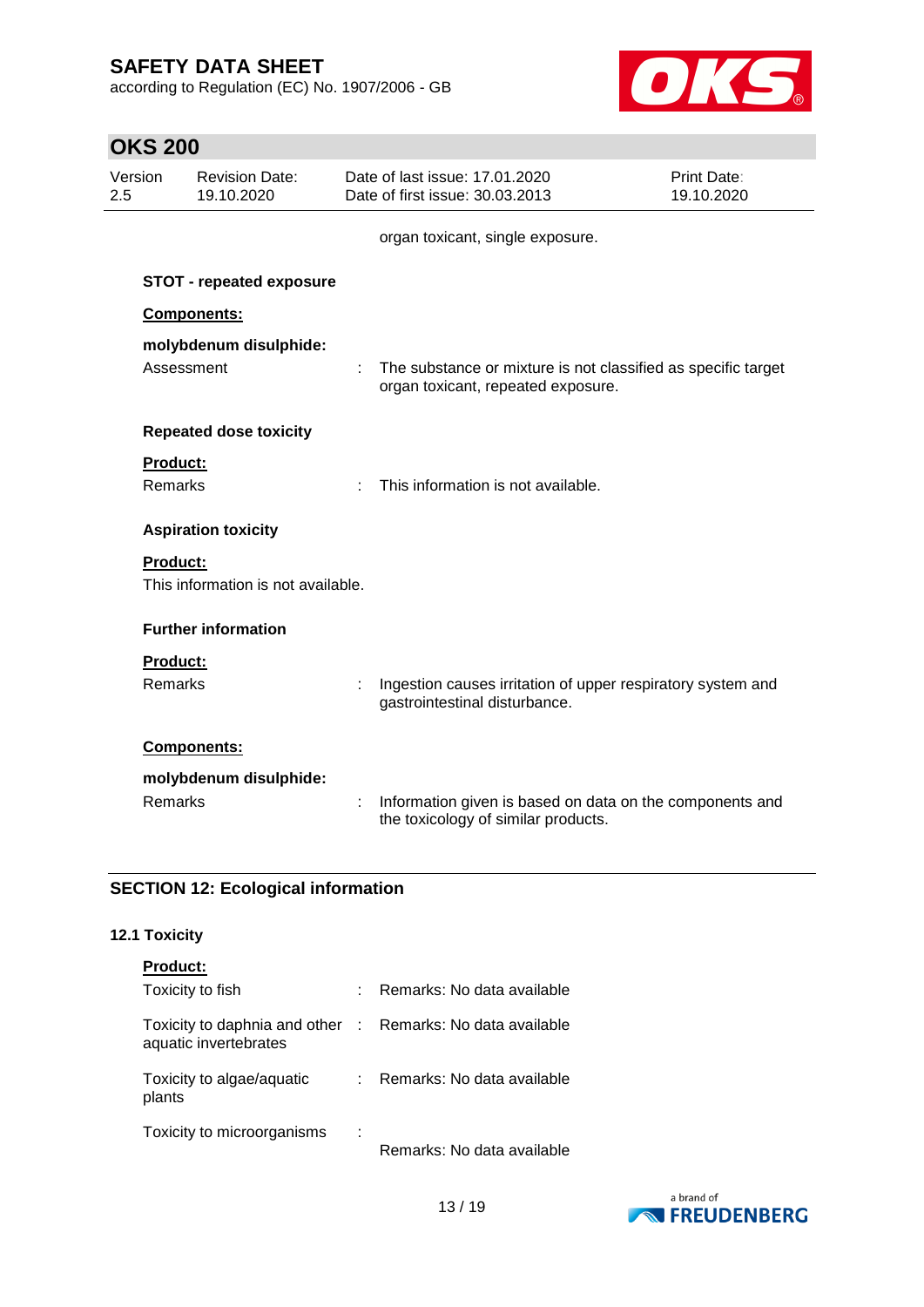according to Regulation (EC) No. 1907/2006 - GB



# **OKS 200**

|                                    | no po        |                                                                  |    |                                                                                                                                                                      |                           |
|------------------------------------|--------------|------------------------------------------------------------------|----|----------------------------------------------------------------------------------------------------------------------------------------------------------------------|---------------------------|
| 2.5                                | Version      | <b>Revision Date:</b><br>19.10.2020                              |    | Date of last issue: 17.01.2020<br>Date of first issue: 30.03.2013                                                                                                    | Print Date:<br>19.10.2020 |
|                                    |              | Components:                                                      |    |                                                                                                                                                                      |                           |
|                                    |              | calcium dihydroxide:                                             |    |                                                                                                                                                                      |                           |
|                                    |              | Toxicity to fish                                                 |    | : LC50 (Oncorhynchus mykiss (rainbow trout)): 50.6 mg/l<br>Exposure time: 96 h<br>Test Type: static test<br>Method: OECD Test Guideline 203<br>GLP: yes              |                           |
|                                    |              | Toxicity to daphnia and other :<br>aquatic invertebrates         |    | EC50 (Daphnia magna (Water flea)): 49.1 mg/l<br>Exposure time: 48 h<br>Test Type: static test<br>Method: OECD Test Guideline 202<br>GLP: yes                         |                           |
|                                    | plants       | Toxicity to algae/aquatic                                        |    | EC50 (Pseudokirchneriella subcapitata (green algae)): 184.57<br>mg/l<br>Exposure time: 72 h<br>Test Type: static test<br>Method: OECD Test Guideline 201<br>GLP: yes |                           |
|                                    | ic toxicity) | Toxicity to daphnia and other :<br>aquatic invertebrates (Chron- |    | NOEC: 32 mg/l<br>Exposure time: 14 d<br>Species: Crangon crangon (shrimp)<br>Test Type: semi-static test                                                             |                           |
|                                    |              | molybdenum disulphide:                                           |    |                                                                                                                                                                      |                           |
|                                    |              | Toxicity to fish                                                 |    | LC50 (Pimephales promelas (fathead minnow)): > 100 mg/l<br>Exposure time: 96 h                                                                                       |                           |
|                                    |              | aquatic invertebrates                                            |    | Toxicity to daphnia and other : EC50 (Daphnia magna (Water flea)): > 100 mg/l<br>Exposure time: 48 h                                                                 |                           |
|                                    | plants       | Toxicity to algae/aquatic                                        |    | EC50 (Pseudokirchneriella subcapitata (green algae)): > 100<br>mg/l<br>Exposure time: 72 h                                                                           |                           |
| 12.2 Persistence and degradability |              |                                                                  |    |                                                                                                                                                                      |                           |
|                                    | Product:     |                                                                  |    |                                                                                                                                                                      |                           |
|                                    |              | Biodegradability                                                 |    | Remarks: No data available                                                                                                                                           |                           |
|                                    | ity          | Physico-chemical removabil-                                      | ÷. | Remarks: No data available                                                                                                                                           |                           |

### **Components:**

| calcium dihydroxide: |                                                                                                                      |
|----------------------|----------------------------------------------------------------------------------------------------------------------|
| Biodegradability     | : Remarks: The methods for determining the biological degra-<br>dability are not applicable to inorganic substances. |

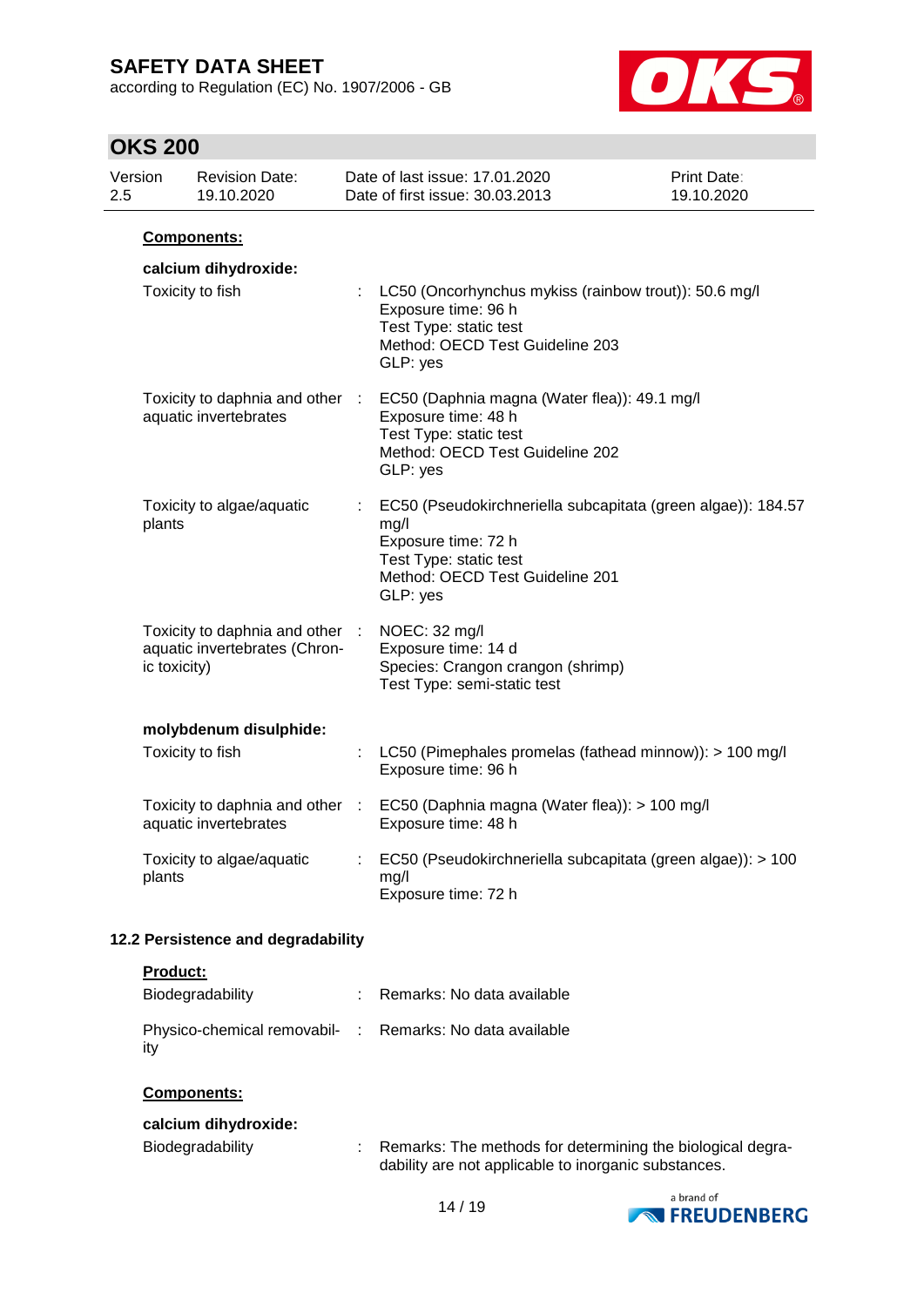according to Regulation (EC) No. 1907/2006 - GB



# **OKS 200**

| Version | Revision Date: | Date of last issue: 17,01,2020  | <b>Print Date:</b> |
|---------|----------------|---------------------------------|--------------------|
| -2.5    | 19.10.2020     | Date of first issue: 30.03.2013 | 19.10.2020         |

#### **12.3 Bioaccumulative potential**

### **Product:**

| <b>Bioaccumulation</b>                                                          |  | $\therefore$ Remarks: This mixture contains no substance considered to<br>be persistent, bioaccumulating and toxic (PBT).<br>This mixture contains no substance considered to be very<br>persistent and very bioaccumulating (vPvB). |  |
|---------------------------------------------------------------------------------|--|--------------------------------------------------------------------------------------------------------------------------------------------------------------------------------------------------------------------------------------|--|
| <b>Components:</b>                                                              |  |                                                                                                                                                                                                                                      |  |
| Graphite:                                                                       |  |                                                                                                                                                                                                                                      |  |
| Partition coefficient: n-<br>octanol/water                                      |  | : Remarks: No data available                                                                                                                                                                                                         |  |
| 12.4 Mobility in soil                                                           |  |                                                                                                                                                                                                                                      |  |
| <b>Product:</b>                                                                 |  |                                                                                                                                                                                                                                      |  |
| Mobility                                                                        |  | $\therefore$ Remarks: No data available                                                                                                                                                                                              |  |
| Distribution among environ- : Remarks: No data available<br>mental compartments |  |                                                                                                                                                                                                                                      |  |
| 12.5 Results of PBT and vPvB assessment                                         |  |                                                                                                                                                                                                                                      |  |

### **Product:**

| Assessment | : This substance/mixture contains no components considered<br>to be either persistent, bioaccumulative and toxic (PBT), or<br>very persistent and very bioaccumulative (vPvB) at levels of<br>$0.1\%$ or higher |
|------------|-----------------------------------------------------------------------------------------------------------------------------------------------------------------------------------------------------------------|
|            |                                                                                                                                                                                                                 |

#### **12.6 Other adverse effects**

#### **Product:**

| Additional ecological infor- | No information on ecology is available. |
|------------------------------|-----------------------------------------|
| mation                       |                                         |

### **SECTION 13: Disposal considerations**

| 13.1 Waste treatment methods |                                                                                                                                                                                                                      |
|------------------------------|----------------------------------------------------------------------------------------------------------------------------------------------------------------------------------------------------------------------|
| Product                      | : The product should not be allowed to enter drains, water<br>courses or the soil.<br>Do not dispose of with domestic refuse.<br>Dispose of as hazardous waste in compliance with local and<br>national regulations. |

Waste codes should be assigned by the user based on the

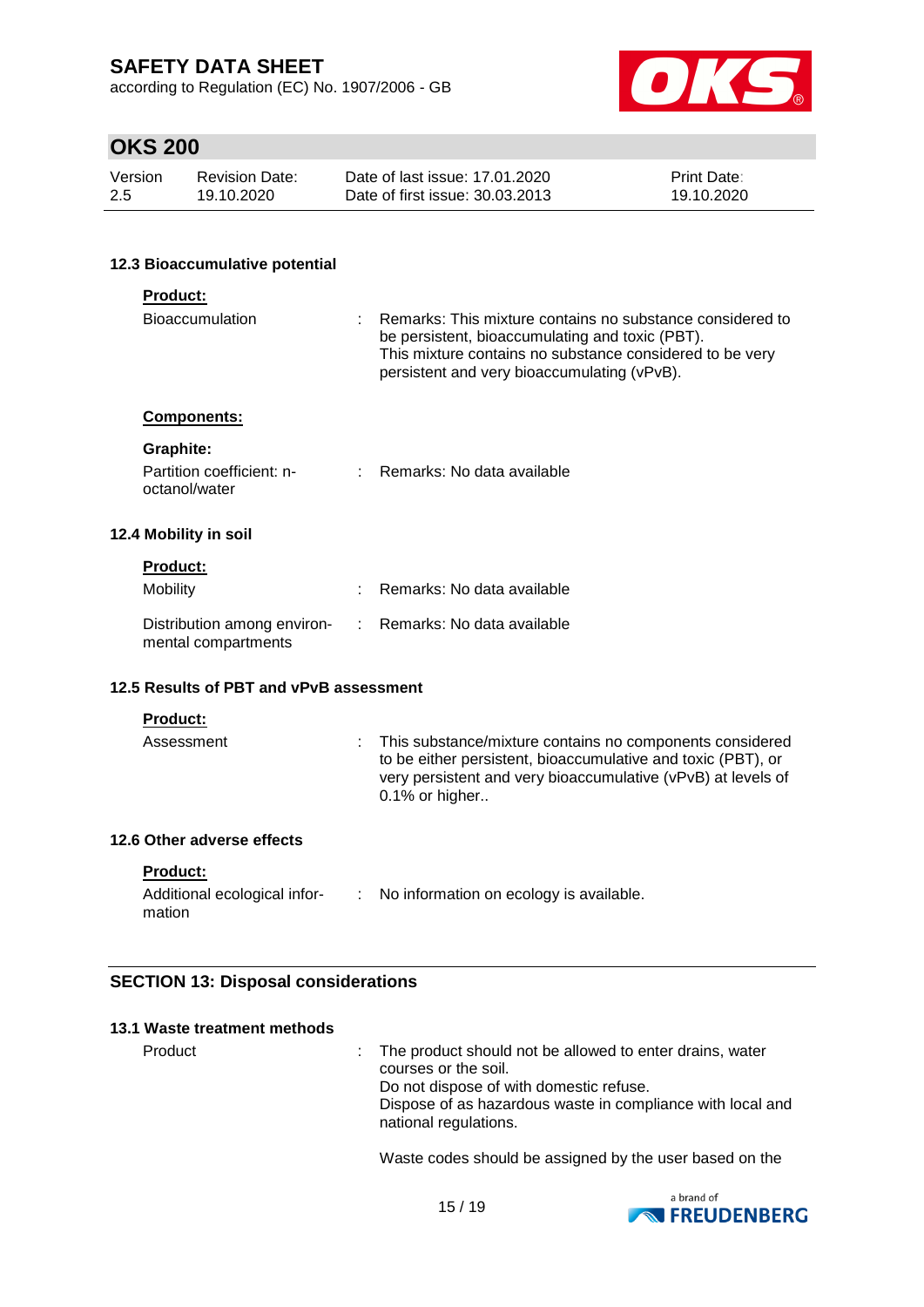according to Regulation (EC) No. 1907/2006 - GB



# **OKS 200**

| Version<br>$2.5^{\circ}$ | <b>Revision Date:</b><br>19.10.2020 | Date of last issue: 17.01.2020<br>Date of first issue: 30.03.2013                                     | <b>Print Date:</b><br>19.10.2020                              |
|--------------------------|-------------------------------------|-------------------------------------------------------------------------------------------------------|---------------------------------------------------------------|
|                          |                                     | application for which the product was used.                                                           |                                                               |
|                          | Contaminated packaging              | the unused product.<br>Dispose of waste product or used containers according to<br>local regulations. | Packaging that is not properly emptied must be disposed of as |
|                          |                                     | The following Waste Codes are only suggestions:                                                       |                                                               |
|                          | Waste Code                          | : used product, unused product<br>12 01 12*, spent waxes and fats                                     |                                                               |
|                          |                                     | uncleaned packagings<br>by hazardous substances                                                       | 15 01 10, packaging containing residues of or contaminated    |

# **SECTION 14: Transport information**

#### **14.1 UN number**

| ÷  | Not regulated as a dangerous good |
|----|-----------------------------------|
| ÷  | Not regulated as a dangerous good |
|    | Not regulated as a dangerous good |
| t  | Not regulated as a dangerous good |
| t  | Not regulated as a dangerous good |
|    |                                   |
| ÷  | Not regulated as a dangerous good |
|    | Not regulated as a dangerous good |
| t  | Not regulated as a dangerous good |
|    | Not regulated as a dangerous good |
|    | Not regulated as a dangerous good |
|    |                                   |
|    | Not regulated as a dangerous good |
| t. | Not regulated as a dangerous good |
|    | Not regulated as a dangerous good |
|    | Not regulated as a dangerous good |
| ÷  | Not regulated as a dangerous good |
|    |                                   |
| t  | Not regulated as a dangerous good |
|    | Not regulated as a dangerous good |
|    |                                   |

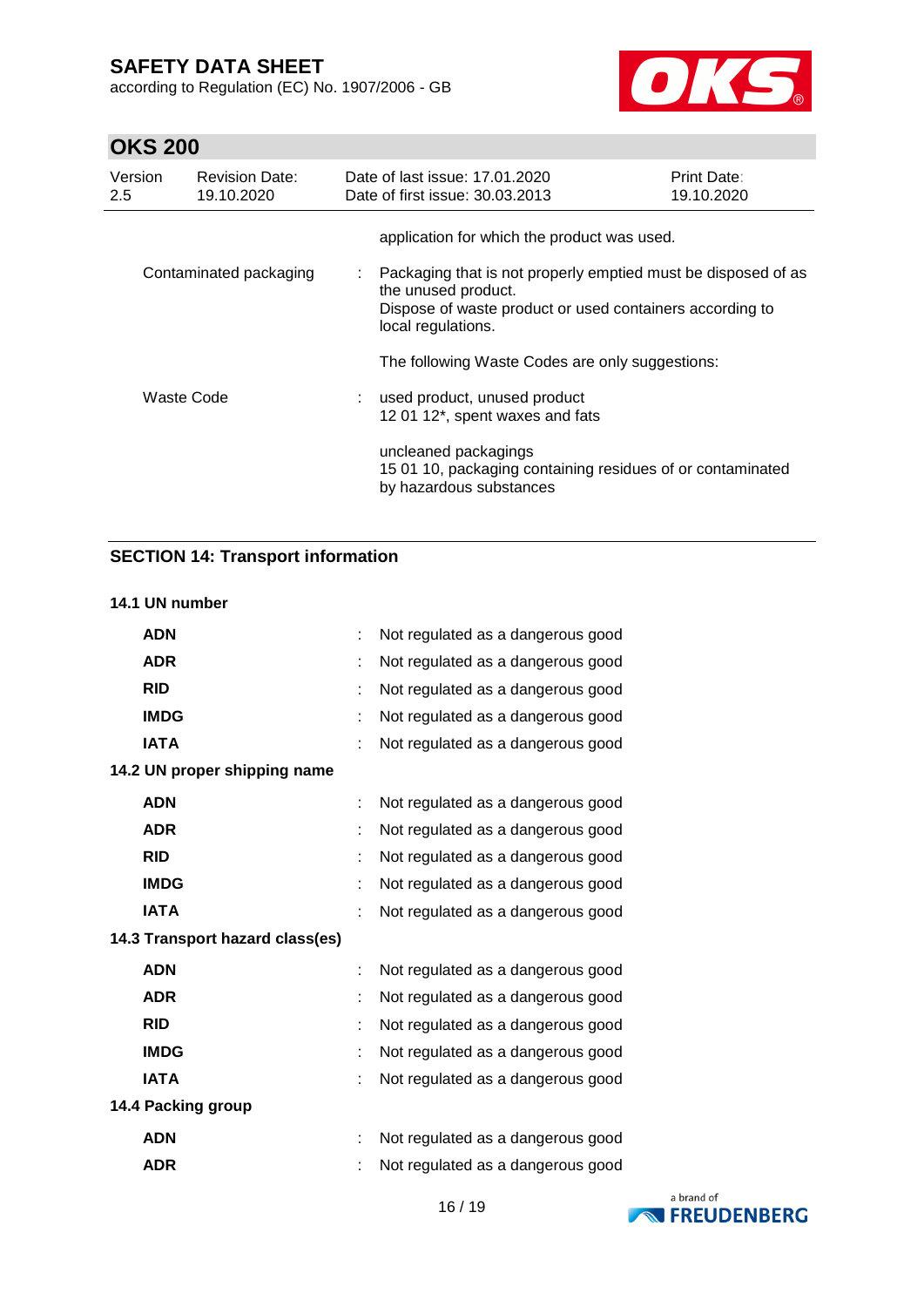according to Regulation (EC) No. 1907/2006 - GB



## **OKS 200**

| Version<br>$2.5\,$         | <b>Revision Date:</b><br>19.10.2020 |  | Date of last issue: 17.01.2020<br>Date of first issue: 30.03.2013       | Print Date:<br>19.10.2020 |  |  |
|----------------------------|-------------------------------------|--|-------------------------------------------------------------------------|---------------------------|--|--|
|                            |                                     |  |                                                                         |                           |  |  |
| <b>RID</b>                 |                                     |  | Not regulated as a dangerous good                                       |                           |  |  |
|                            | <b>IMDG</b>                         |  | Not regulated as a dangerous good                                       |                           |  |  |
|                            | <b>IATA (Cargo)</b>                 |  | Not regulated as a dangerous good                                       |                           |  |  |
|                            | <b>IATA (Passenger)</b>             |  | Not regulated as a dangerous good                                       |                           |  |  |
| 14.5 Environmental hazards |                                     |  |                                                                         |                           |  |  |
| <b>ADN</b>                 |                                     |  | Not regulated as a dangerous good                                       |                           |  |  |
| <b>ADR</b>                 |                                     |  | Not regulated as a dangerous good                                       |                           |  |  |
| <b>RID</b>                 |                                     |  | Not regulated as a dangerous good                                       |                           |  |  |
|                            | <b>IMDG</b>                         |  | Not regulated as a dangerous good                                       |                           |  |  |
|                            | <b>IATA (Passenger)</b>             |  | Not regulated as a dangerous good                                       |                           |  |  |
|                            | <b>IATA (Cargo)</b>                 |  | Not regulated as a dangerous good                                       |                           |  |  |
|                            | 14.6 Special precautions for user   |  |                                                                         |                           |  |  |
|                            | Not applicable                      |  |                                                                         |                           |  |  |
|                            |                                     |  | 14.7 Transport in bulk according to Annex II of Marpol and the IBC Code |                           |  |  |
|                            | Remarks                             |  | Not applicable for product as supplied.                                 |                           |  |  |

### **SECTION 15: Regulatory information**

## **15.1 Safety, health and environmental regulations/legislation specific for the substance or mixture**

| REACH - Candidate List of Substances of Very High<br>Concern for Authorisation (Article 59).                                                         |                           | : This product does not contain sub-<br>stances of very high concern (Regu-<br>lation (EC) No 1907/2006 (REACH),<br>Article 57). |
|------------------------------------------------------------------------------------------------------------------------------------------------------|---------------------------|----------------------------------------------------------------------------------------------------------------------------------|
| REACH - List of substances subject to authorisation<br>(Annex XIV)                                                                                   |                           | Not applicable                                                                                                                   |
| Regulation (EC) No 1005/2009 on substances that de-<br>plete the ozone layer                                                                         |                           | Not applicable                                                                                                                   |
| Regulation (EU) 2019/1021 on persistent organic pollu-<br>tants (recast)                                                                             | ÷                         | Not applicable                                                                                                                   |
| Regulation (EC) No 649/2012 of the European Parlia-<br>ment and the Council concerning the export and import<br>of dangerous chemicals               | ÷.                        | Not applicable                                                                                                                   |
| REACH - Restrictions on the manufacture, placing on<br>the market and use of certain dangerous substances,<br>preparations and articles (Annex XVII) | $\mathbb{Z}^{\mathbb{Z}}$ | Not applicable                                                                                                                   |

Seveso III: Directive 2012/18/EU of the European Parliament and of the Council on the control of major-accident hazards involving dangerous substances. Not applicable

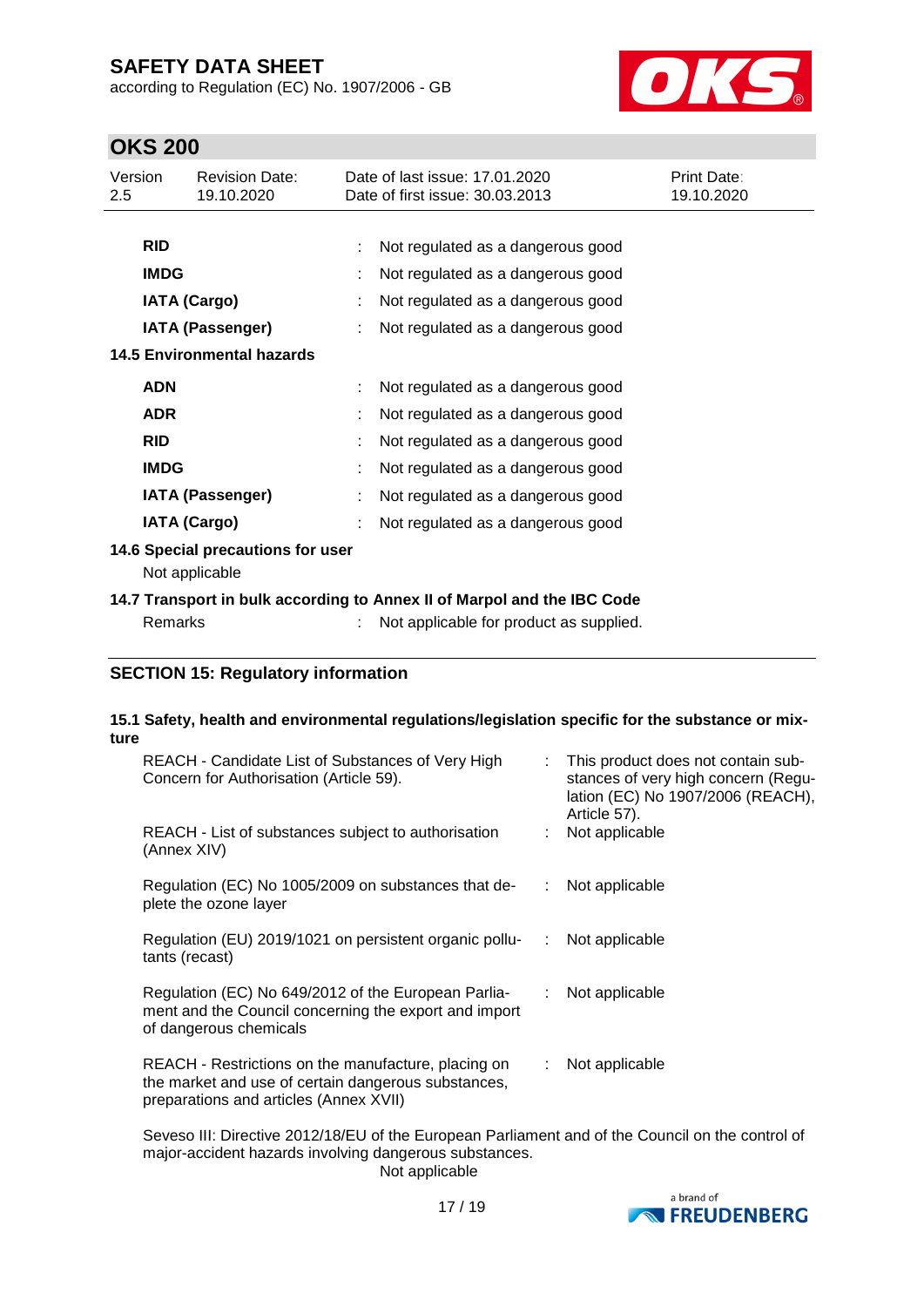according to Regulation (EC) No. 1907/2006 - GB



## **OKS 200**

| Version<br>2.5 | <b>Revision Date:</b><br>19.10.2020                                   | Date of last issue: 17.01.2020<br>Date of first issue: 30.03.2013                                                                   | <b>Print Date:</b><br>19.10.2020 |
|----------------|-----------------------------------------------------------------------|-------------------------------------------------------------------------------------------------------------------------------------|----------------------------------|
|                | Volatile organic compounds                                            | Directive 2010/75/EU of 24 November 2010 on industrial<br>emissions (integrated pollution prevention and control)<br>Not applicable |                                  |
|                | 15.2 Chemical safety assessment<br>This information is not available. |                                                                                                                                     |                                  |

#### **SECTION 16: Other information**

**Full text of H-Statements**

| : Causes skin irritation.           |
|-------------------------------------|
| : Causes serious eve damage.        |
| : May cause respiratory irritation. |
|                                     |

**Full text of other abbreviations**

|  | 2017/164/EU |
|--|-------------|
|--|-------------|

| GB EH40<br>2017/164/EU / STEL   | Council Directive 98/24/EC, and amending Commission Direc-<br>tives 91/322/EEC, 2000/39/EC and 2009/161/EU<br>: UK. EH40 WEL - Workplace Exposure Limits<br>: Short term exposure limit |
|---------------------------------|-----------------------------------------------------------------------------------------------------------------------------------------------------------------------------------------|
| 2017/164/EU / TWA               | : Limit Value - eight hours                                                                                                                                                             |
| GB EH40 / TWA<br>GB EH40 / STEL | : Long-term exposure limit (8-hour TWA reference period)<br>: Short-term exposure limit (15-minute reference period)                                                                    |

2017/164 establishing a fourth list: Commission Directive (EU) 2017/164 establishing a fourth list:

ADN - European Agreement concerning the International Carriage of Dangerous Goods by Inland Waterways; ADR - European Agreement concerning the International Carriage of Dangerous Goods by Road; AICS - Australian Inventory of Chemical Substances; ASTM - American Society for the Testing of Materials; bw - Body weight; CLP - Classification Labelling Packaging Regulation; Regulation (EC) No 1272/2008; CMR - Carcinogen, Mutagen or Reproductive Toxicant; DIN - Standard of the German Institute for Standardisation; DSL - Domestic Substances List (Canada); ECHA - European Chemicals Agency; EC-Number - European Community number; ECx - Concentration associated with x% response; ELx - Loading rate associated with x% response; EmS - Emergency Schedule; ENCS - Existing and New Chemical Substances (Japan); ErCx - Concentration associated with x% growth rate response; GHS - Globally Harmonized System; GLP - Good Laboratory Practice; IARC - International Agency for Research on Cancer; IATA - International Air Transport Association; IBC - International Code for the Construction and Equipment of Ships carrying Dangerous Chemicals in Bulk; IC50 - Half maximal inhibitory concentration; ICAO - International Civil Aviation Organization; IECSC - Inventory of Existing Chemical Substances in China; IMDG - International Maritime Dangerous Goods; IMO - International Maritime Organization; ISHL - Industrial Safety and Health Law (Japan); ISO - International Organisation for Standardization; KECI - Korea Existing Chemicals Inventory; LC50 - Lethal Concentration to 50 % of a test population; LD50 - Lethal Dose to 50% of a test population (Median Lethal Dose); MARPOL - International Convention for the Prevention of Pollution from Ships; n.o.s. - Not Otherwise Specified; NO(A)EC - No Observed (Adverse) Effect Concentration; NO(A)EL - No Observed (Adverse) Effect Level; NOELR - No Observable Effect Loading Rate; NZIoC - New